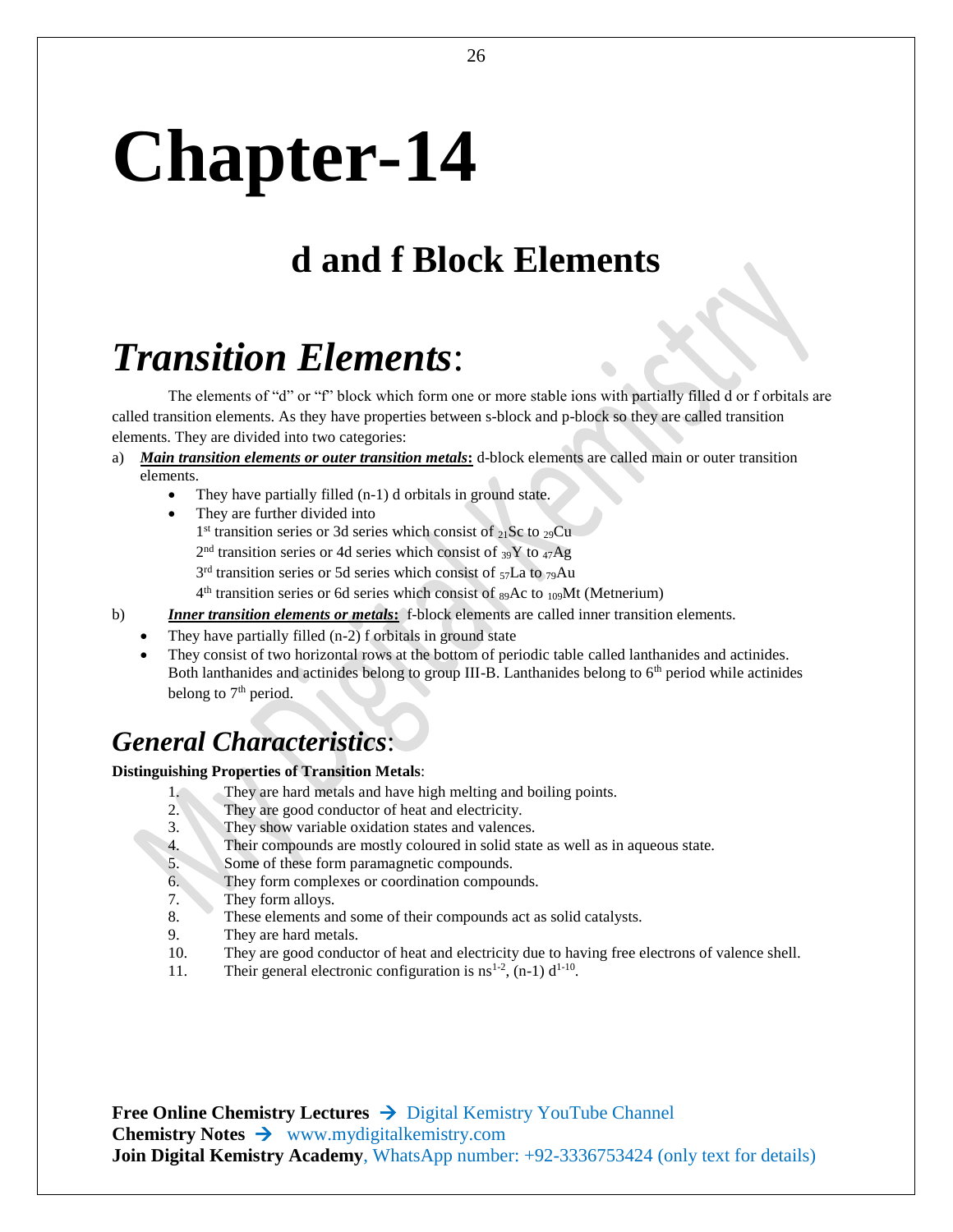### **Some important General Characteristics**

#### 1. **Electronic configuration:**

The most occurring transition metals are that of 3d series. Their electronic configuration is: Their general electronic configuration is  $ns^{1-2}$ , (n-1)  $d^{1-10}$ 

 $_{21}$ Sc  $\rightarrow$  1s<sup>2</sup>, 2s<sup>2</sup>, 2p<sup>6</sup>, 3s<sup>2</sup>, 3p<sup>6</sup>, 4s<sup>2</sup>, 3d<sup>1</sup>  $_{22}Ti \rightarrow 1s^2$ ,  $2s^2$ ,  $2p^6$ ,  $3s^2$ ,  $3p^6$ ,  $4s^2$ ,  $3d^2$  $_{23}V \rightarrow 1s^2$ ,  $2s^2$ ,  $2p^6$ ,  $3s^2$ ,  $3p^6$ ,  $4s^2$ ,  $3d^3$  $_{24}Cr \rightarrow 1s^2$ ,  $2s^2$ ,  $2p^6$ ,  $3s^2$ ,  $3p^6$ ,  $4s^1$ ,  $3d^5$  $_{25}$ Mn  $\rightarrow$  1s<sup>2</sup>, 2s<sup>2</sup>, 2p<sup>6</sup>, 3s<sup>2</sup>, 3p<sup>6</sup>, 4s<sup>2</sup>, 3d<sup>5</sup>  $_{26}Fe \rightarrow 1s^2$ ,  $2s^2$ ,  $2p^6$ ,  $3s^2$ ,  $3p^6$ ,  $4s^2$ ,  $3d^6$  $_{27}Co \rightarrow 1s^2$ ,  $2s^2$ ,  $2p^6$ ,  $3s^2$ ,  $3p^6$ ,  $4s^2$ ,  $3d^7$  $_{28}Ni \rightarrow 1s^2$ ,  $2s^2$ ,  $2p^6$ ,  $3s^2$ ,  $3p^6$ ,  $4s^2$ ,  $3d^8$  $_{29}Cu \rightarrow 1s^2$ ,  $2s^2$ ,  $2p^6$ ,  $3s^2$ ,  $3p^6$ ,  $4s^1$ ,  $3d^{10}$  $_{30}Zn \rightarrow 1s^2$ ,  $2s^2$ ,  $2p^6$ ,  $3s^2$ ,  $3p^6$ ,  $4s^2$ ,  $3d^{10}$ 

Non-transition metal

Transition metals

Non-transition metal

#### 2. **Atomic and Ionic Radii**:

The atomic radii across period, decrease rapidly at the start then remains almost same and then for last elements it increases. This increase is probably due to the filled 3 d orbitals give more shielding to outer shell so atomic radii increases. Changes in ionic radii across period are irregular.



forces increases thus MP & BP increase, the unpaired d electrons also participate in binding. Then onward pairing of electrons take place so binding forces decrease thus MP & BP decrease.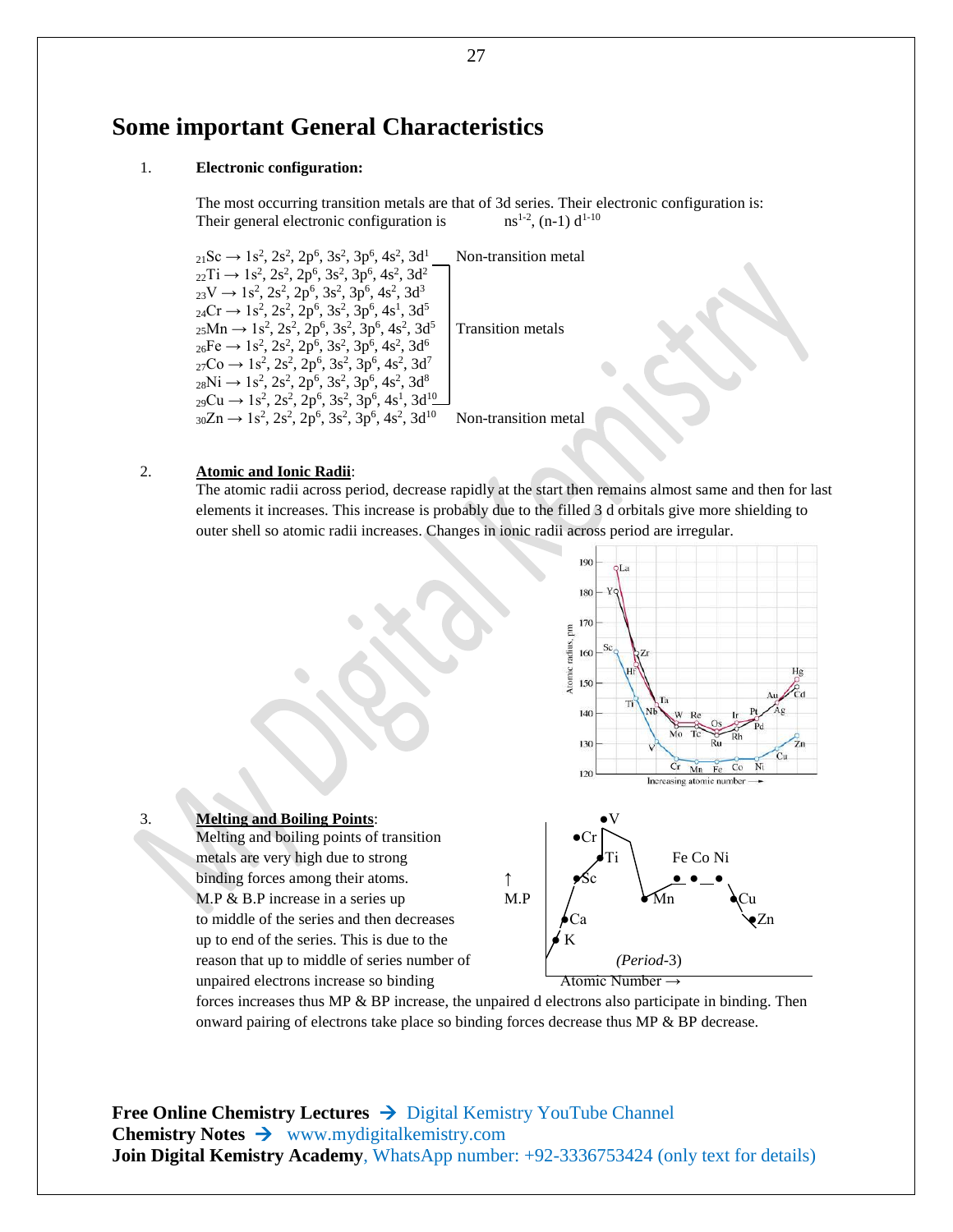#### 4. **Binding Energy:**

Transition metals are hard having high mechanical strength due to strong metallic bonding. The strength of metallic bond increases with increasing number of unpaired d-electrons. From group III-B to VII-B number of unpaired d-electrons increases and then from VIII-B to I-B to II-B decreases. Thus binding energy increases from left to right in the period up middle and then decreases.

#### 5. **Oxidation states**:

They show variable oxidation states and this is due to the reason that beside outer s-electrons delectrons also participate in bonding. In series up to middle, number of oxidation states increases and then decreases as can be seen in 3-d series.

| Sc   | Ti   |      | Cr     | Mn               | Fe     | Co     | $N_i$  | Cu   | Zn   |
|------|------|------|--------|------------------|--------|--------|--------|------|------|
|      |      |      |        |                  |        |        |        | $+1$ |      |
|      | $+2$ | $+2$ | $+2$   | $+2$             | $+2$   | $+2$   | $+2$   | $+2$ | $+2$ |
| $+3$ | $+3$ | $+3$ |        | $+3$ $(+3)$ $+3$ |        | $+3$   | $(+3)$ | $+3$ |      |
|      | $+4$ | $+4$ | $(+4)$ | $+4$             |        | $(+4)$ |        |      |      |
|      |      | $+5$ | $+5$   | $+5$             | $+5$   |        | -      |      |      |
|      |      |      | $+6$   | $(+6)$           | $(+6)$ |        |        |      |      |
|      |      |      |        |                  |        |        |        |      |      |

Oxidation numbers in parenthesis are uncommon. Highest oxidation state i.e 8, is of Os (Osmium) of 5-d series and also Ru (Ruthenium) of 4-d series has (+8) but it is rare.

#### 6. **Colour**:

The compounds of transition metals are mostly coloured. The colour is due to d-d transition. The dorbitals during bonding split up into two energy levels, one set has high energy than the other. The electrons present in low energy

d-orbitals jumps to higher energy d-orbital by absorbing some visible radiations and transmit other that gives different colours to the ions e.g.  $Ti^{+3}$  ions absorb yellow light



and transmit other 6 so it appears violet.  $Cu^{+2}$  absorbs red light and transmit other so it appears blue. Co+2 absorb blue and green light and transmit other so it appears pink.

| Ion                                                         | Outer configuration | Number of unpaired electrons | Colour           |
|-------------------------------------------------------------|---------------------|------------------------------|------------------|
| $Sc^{3+}$                                                   | 3d <sup>0</sup>     |                              | Colourless       |
| $Ti^{3+}$                                                   | 3d <sup>1</sup>     |                              | Purple or violet |
| $Ti^{4+}$                                                   | 3d <sup>0</sup>     | $\theta$                     | Colourless       |
| $Cr^{3+}$                                                   | 3d <sup>3</sup>     | 3                            | Dark green       |
| $Mn^{2+}$                                                   | 3d <sup>5</sup>     | 5                            | Light pink       |
| $Fe2+$                                                      | 3d <sup>6</sup>     | 4                            | Dirty green      |
| $Fe3+$                                                      | 3d <sup>5</sup>     |                              | Brown            |
| $\frac{\overline{{\rm Co}^{2+}}}{\overline{{\rm Ni}^{2+}}}$ | $3d^7$              | 3                            | Pink             |
|                                                             | 3d <sup>8</sup>     | $\mathfrak{D}$               | Green            |
| $Cu^{2+}$                                                   | 3d <sup>9</sup>     |                              | Blue             |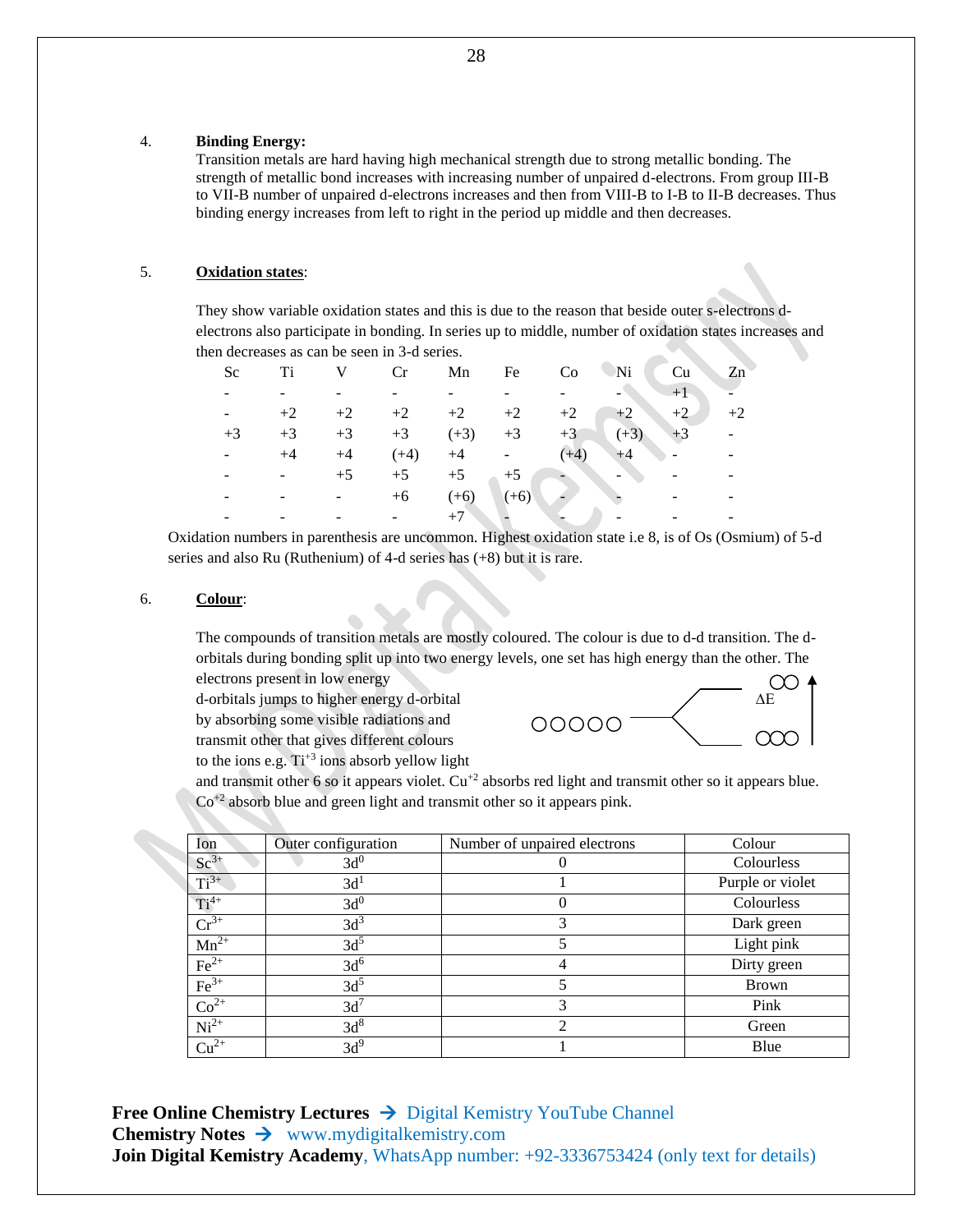| -<br>——— |  |  |
|----------|--|--|

#### 7. **Magnetic Properties**:

Substances which are attracted by external magnetic field are called paramagnetic and phenomenon is called paramagnetism.

Substances which are strongly attracted by magnetic field are called ferromagnetic and the phenomenon is called ferromagnetism.

Substances which are repelled by external magnetic field are called diamagnetic and the phenomenon is called diamagnetism.

Paramagnetic behaviour is due to the presence of unpaired electrons in the atom, ion or molecule of the substance. The attraction is due to interaction of magnetic field generated by spinning electrons and external magnetic field. In diamagnetic substances the electrons are paired and their electrons have opposite spin which cancel the effect of each other.

 $Ni<sup>2+</sup>$  has 2 unpaired electrons so it is paramagnetic

 $Cu<sup>2+</sup>$  has 1 unpaired electron so it is paramagnetic

 $Fe<sup>2+</sup>$  has 4 unpaired electrons so it is paramagnetic

 $Fe<sup>3+</sup>$  has 5 unpaired electrons so it is ferromagnetic

 $Mn^{2+}$  has 5 unpaired electrons so it is ferromagnetic

 $Cu<sup>+</sup>$  has no unpaired electrons so it is diamagnetic

Most of transition metals have unpaired electrons in their d-orbitals. Due to spin motion of electrons, magnetic moment is generated. The magnetic moments of unpaired electrons are in same direction so they will reinforce each other and thus substance will act as tiny magnet and is called paramagnetic. On other hand if electrons are paired their spins are in opposite directions and cancel each other's effect so substance will not be attracted by magnetic field and will be slightly repelled, such substance is called diamagnetic.

The substances which have more number of unpaired electrons will be strongly attracted by magnetic field and are called ferromagnetic. They can be magnetized as they remain permanent magnet even in absence of magnetic field e.g. Iron, cobalt, Nickel.

The magnetic moment is related to number of unpaired electrons and is given as

 $\mu = \sqrt{n(n + 2)}$  where  $\mu$  = magnetic moment  $n =$  number of unpaired electrons

It shows that more is number of unpaired electrons more is magnetic moment. Magnetic moment is practically measured by Gouy's balance. Its unit is B.M (Bohr magneton).

| When $n = 1$ | then $\mu$ = 1.73 B.M              |
|--------------|------------------------------------|
|              | When $n = 2$ then $\mu = 2.83$ B.M |
|              | When $n = 3$ then $\mu = 3.87$ B.M |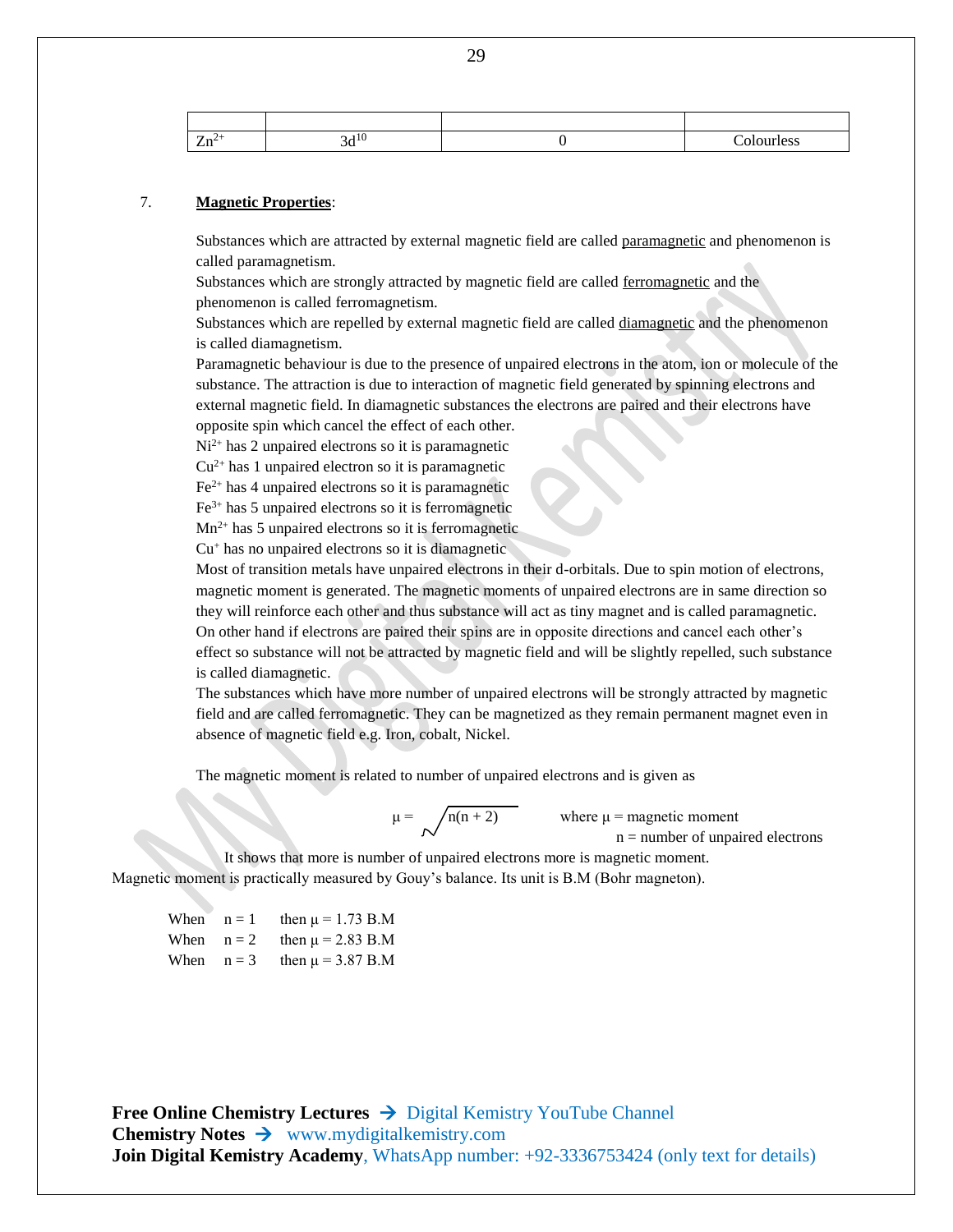#### 8. **Alloy Formation**:

Due to similarities in their sizes and structure, some transition metals are able to replace one another in the metallic lattice and thus form alloys e.g. steel (alloys of iron with other metals are called steel). Other examples are brass, bronze etc. They are non-stoichiometric.

| <b>Alloy</b>           | <b>Composition</b>               |                                           | <b>Uses</b>                                           |  |  |
|------------------------|----------------------------------|-------------------------------------------|-------------------------------------------------------|--|--|
| <b>Brass</b>           | $Cu = 60-80%$                    | $Zn = 20-40%$                             | Domestic utensils, cartridges, casting, condensers    |  |  |
| <b>Bronze</b>          | $Cu = 75-90\%$<br>$Sn = 10-25\%$ |                                           | Statues, coins, bells, blades, machine parts          |  |  |
| <b>Steel</b>           | $Fe = 90-95\%$ $C = 0.1-2\%$     |                                           | Cutlery, car bodies, bridge, utensils                 |  |  |
| <b>Stainless Steel</b> |                                  | Fe = 73.82%, C = 0.18%, Ni = 8%, Cr = 18% | Utensils, machine parts, nails, anchors               |  |  |
| Gold (18carat)         | $Au = 70-75\%$                   | $Cu = 20-25%$                             | Jewellery, tooth filling, statues, electrical devices |  |  |

#### 9. **Catalytic properties**:

Transition metals show variable oxidation states, therefore, they form unstable intermediate products with various reactants. These intermediate products decompose to give final products, regenerating the catalyst.

In other cases the finally divided metals or their compounds provide a large surface area for adsorption and the adsorbed reactants react faster due to closer contact.

Some of examples of these catalysts are

- Finally divide Fe(iron) is used as catalyst in Haber process (formation of ammonia).
- $V<sub>2</sub>O<sub>5</sub>$  is used as catalyst in Contact process for oxidation of  $SO<sub>2</sub>$  to  $SO<sub>3</sub>$ .
- Pt is used as catalyst in Oswald process for oxidation of NH<sup>3</sup> to NO.
- FeSO<sub>4</sub> +  $H_2O_2$  (Fenton's reagent) is used as catalyst for oxidation of alcohols to aldehydes.
- Cu is also used as catalyst for oxidation of alcohols to aldehydes.
- Pd is used as catalyst for hydrogenation of phenol to cyclohexanol.
- Pt/PtO (Adam's catalyst) is used as catalyst for reduction.
- TiCl<sup>4</sup> (Ziegler Natta catalyst) is used as catalyst for polymerization of ethylene to polythene (Polyethylene).

#### **Coordination Compounds**

The compounds in which ligands (electron pair donating species) are attached to transition metal through coordinate covalent bonds are called coordination compounds or complexes.

#### **Complex formation**:

Transition elements have great tendency to form coordination compounds or complexes. A compound which has one or more coordinate covalent bonds is called coordination compound or complex.

Transition metals due to having ability of forming vacant hybrid orbitals are capable of forming complexes. Ligands donate their pairs of electrons to the vacant hybrid orbitals and make coordinate covalent bonds.

Transition elements have marked tendency to form coordination compounds or complexes. This is due to high positive charge on transition metal cation and availability of vacant hybrid orbitals with them.

e.g.  $[Fe(CN)_6]^{4-}$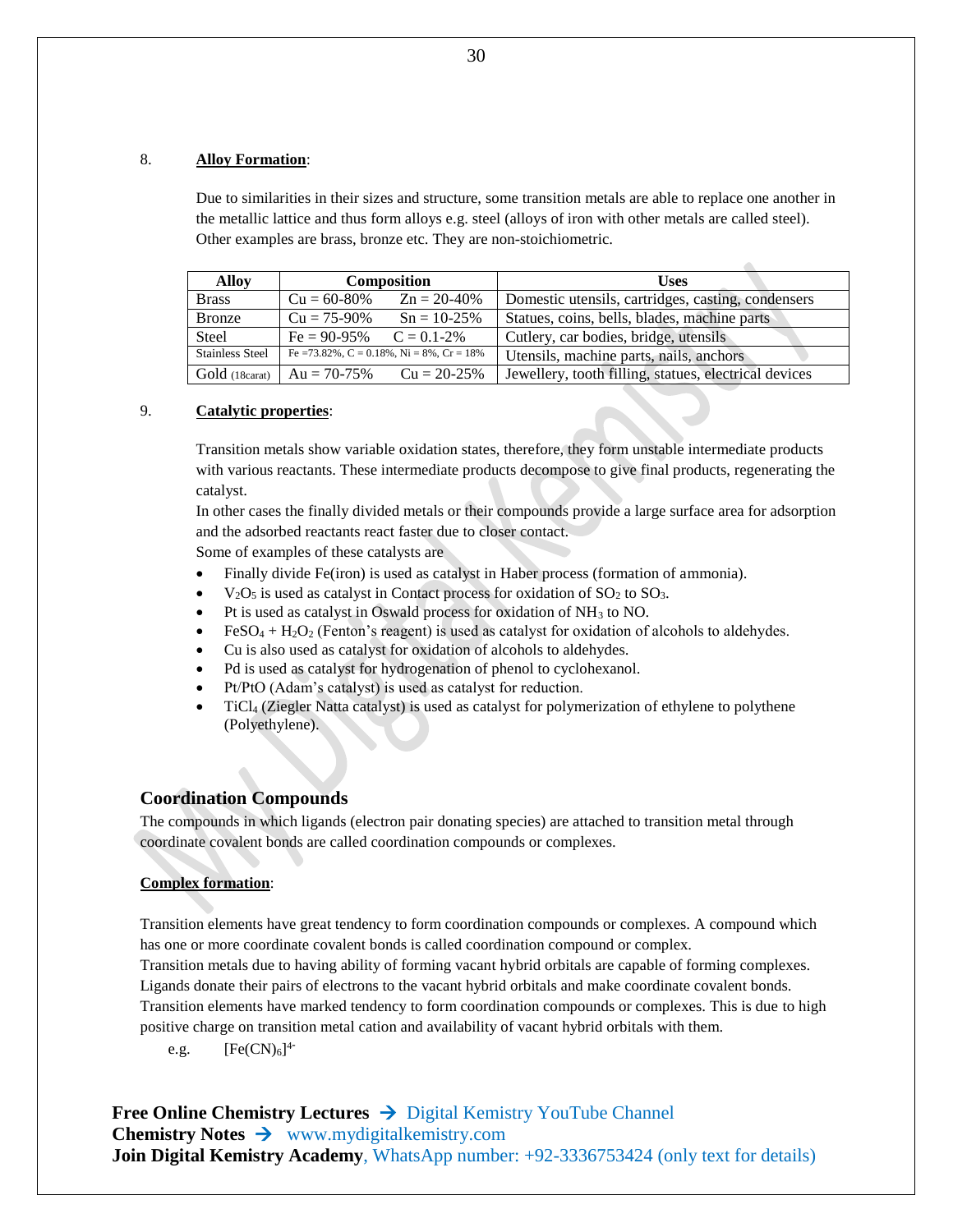$Fe \rightarrow 1s^2$ ,  $2s^2$ ,  $2p^6$ ,  $3s^2$ ,  $3p^6$ ,  $4s^2$ ,  $3d^6$  $\text{Fe}^{+2} \rightarrow 1\text{s}^2$ ,  $2\text{s}^2$ ,  $2\text{p}^6$ ,  $3\text{s}^2$ ,  $3\text{p}^6$ ,  $4\text{s}^0$ ,  $3\text{d}^6$ 

Due to strong interaction with ligands the unpaired d electrons are paired up and as a result two orbitals of d subshell become vacant. Two vacant d-orbitals, one vacant s-orbital and three vacant p-orbitals get hybridized and give six vacant  $d^{2}$ sp<sup>3</sup> hybridized orbitals.



Ligands donate their lone pairs of electrons to the vacant hybrid orbitals of transition metal and thus form coordinate covalent bonds with central transition metal and as a result complex is formed.

#### **Components of complexes Or the terms used in complexes**:

Different terms used in study of complexes are

(a) *Central metal atom or ion*:

Transition metal atom or ion to which ligands are attached due to coordinate covalent bonds is called central metal atom or ion respectively.

e.g.(i) In  $K_4[Fe(CN)_6]$ , Fe is central metal ion

e.g. (ii) In [Ni(CO)<sub>4</sub>], Ni is central metal atom

(b) *Ligand*:

The atoms or molecules or anions which make coordinate covalent bonds with central transition metal by donating electron pairs(s) to transition metal, are called ligands. The ligands are electron pair donor while transition metal is electron acceptor. Ligands could be anionic, cationic or neutral.

e.g.(i) In  $K_4[Fe(CN)_6]$ ,  $CN^{\dagger}$  is anionic ligand.

e.g. (ii) In [Ni(CO)<sub>4</sub>], CO is neutral ligand.

Ligands could be classified on the basis of number of electron pairs which they donate to the central transition metal, into three types.

(i) Monodentate Ligands: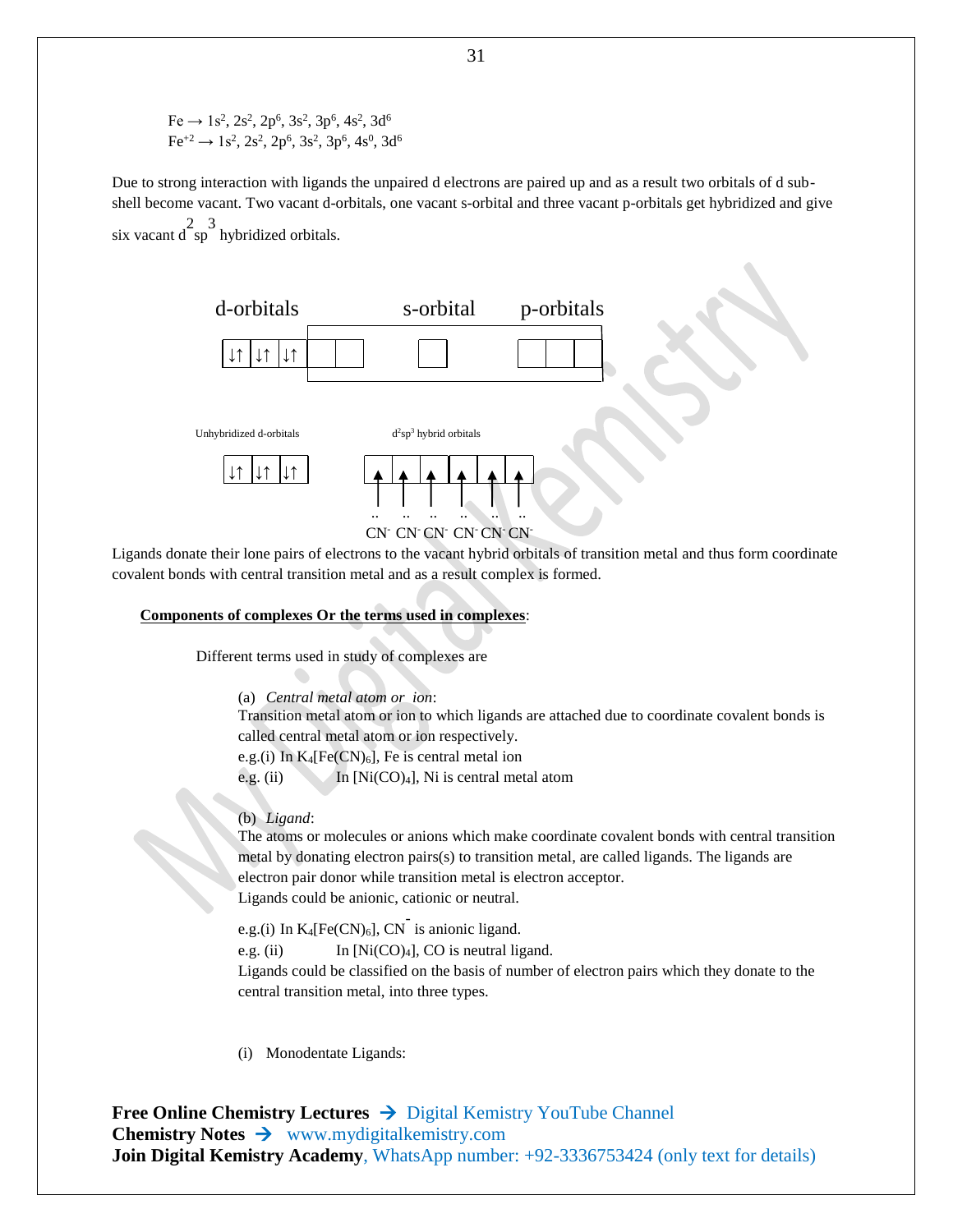Ligands which donate only one lone pair of electrons to form coordinate covalent bond with central transition metal are called monodentate ligands

$$
e.g\overline{CI},\overline{Br},\overline{NO_2},\overline{OH},\overline{CN},\overline{RCOO},\overline{CO},\overline{NH_3},\overline{H_2O}
$$

#### (ii) Bidentate Ligands:

Ligands which donate two lone pairs of electrons to form coordinate covalent bond with central transition metal are called bidentate ligands.

e.g. 
$$
SO_4^{-2}
$$
,  $CO_3^{-2}$ ,  $COO^-$ ,  $S_2O_3^{-2}$ ,  $H_2N - CH_2 - CH_2 - NH_2$   
\n  
\n $COO$   
\n(*oxalate ion*)  
\n(*iii*) Polyden  
\ntate Ligands:

Ligands which donate more than two lone pairs of electrons to form coordinate covalent bond with central transition metal are called polydentate ligands.

e.g. Ethylene diamine tetra acetic acid (EDTA) ion. It is a hexadentate ligand.

$$
{}^{.00C} \quad - {}^{CH_2} \quad > N \quad - {}^{CH_2} \quad - {}^{CH_2} \quad - {}^{CH_2} \quad - {}^{CH_2} \quad - {}^{COO} \quad .
$$

#### (c) *Coordination Number*:

Number of monodentate ligands attached to central transition metal or number of coordinate covalent bonds that are made by transition metal, is called coordination number. Known coordination numbers are 2,3,4,5,6,7,8 and 9.

e.g. (i)In  $K_4[Fe(CN)_6]$ , coordination number of Fe is 6.

e.g. (ii) In  $[Ni(CO)_4]$ , coordination number of Ni is 4.

Complexes with 4 and 6 coordination number are very common while complexes with coordination number 5 are less common.

Ag usually shows coordination number 2

Ni, Cu, Pt usually show coordination number 4

Fe, Co usually show coordination number 6

#### (d) *Coordination Sphere*:

The central metal atom along with ligands is called coordination sphere. It is placed in square brackets. It may be anionic, cationic or neutral e.g.  $K_4[Fe(CN)_6]$ ,  $[Cu(NH_3)_4]SO_4$  and  $[Ni(CO)_4]$ are anionic, cationic and neutral respectively.

#### (e) *Charge on Coordination Sphere*:

It is the algebraic sum of the charges present on the central metal ion and ligands e.g. In  $[Fe(CN)<sub>6</sub>]$ <sup>4</sup> the charge on Fe is +2 and that on each CN is -1, so the charge on coordination sphere is  $(+2) + (-1 \times 6) = +2 -6 = -4.$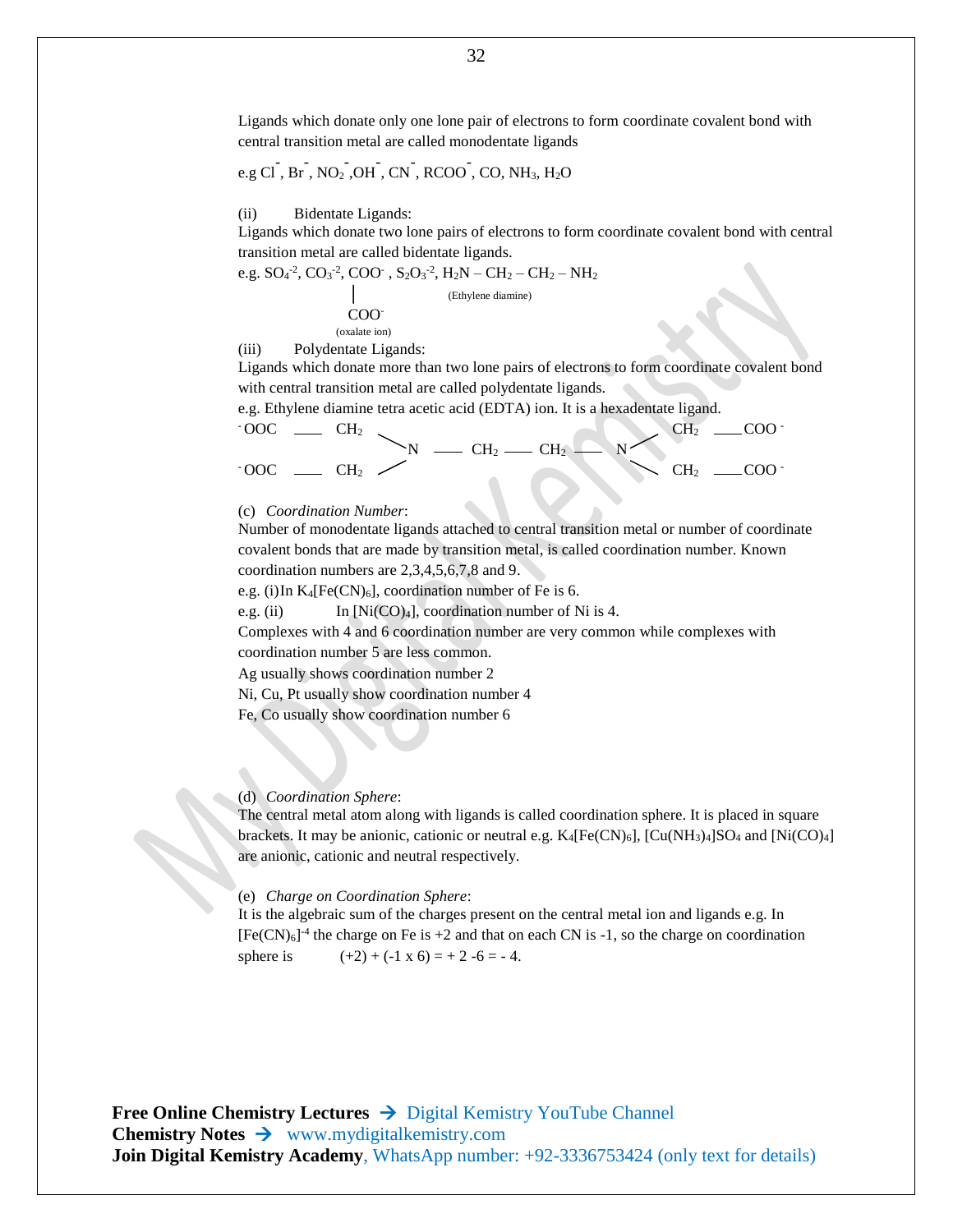#### (f) *Chelates*:

A complex in which all donor atoms of a bidentate or polydentate ligand get coordinated with the same metal ion such that the complex formed contain one or more rings, such a complex is called chelate.



#### **Nomenclature**:

IUPAC names of coordination compounds follow following sequence

Cation – ligand – transition metal – anion

- (i) Name of cation is written first if there is any cation.
- (ii) Then name of ligand is written. Prefixes di, tri, tetra, penta are used with the name of monodentate ligand and prefixes bis, tris, tetrakis etc are used with the name of bidentate or polydentate ligands to show the number of ligands. If ligand is anion suffix "O" and for cationic ligand suffix "ium" is used with its name, while no special suffix for neutral ligand just its Latin name is written. If more than one kind of ligands are there then first the negative, then the neutral and at the end the positive ligands are written. If more than one kind of –ve ligands are there then alphabetical order is followed among themselves, Same practice will be followed for +ve and neutral ligands if they are of more than one kind.

Prefix  $\mu$  is used with the names of bridging ligands and they are written after normal ligands.

**¨**

| Anionic ligands:        |                                                                                                                                   |                                   |            |   |
|-------------------------|-----------------------------------------------------------------------------------------------------------------------------------|-----------------------------------|------------|---|
| CN Cyano                | SCN Thiocyanato                                                                                                                   | NO <sub>2</sub> Nitro             | Cl Chloro  |   |
| $SO_4^2$ - Sulphato     | $S_2O_3^2$ Thiosulphato                                                                                                           | $C_2O_4^2$ Oxalato                | OH Hydroxo |   |
| $CO32$ Carbonato        | $NH2$ Amido                                                                                                                       |                                   |            |   |
| <i>Neutral ligands:</i> |                                                                                                                                   |                                   |            | H |
| $NH3$ Ammine            | $H2O$ Aqua                                                                                                                        | <b>NO Nitrosyl</b><br>CO Carbonyl |            |   |
|                         | $H_2N - CH_2 - CH_2 - NH_2$ Ethylene diamine (en)                                                                                 |                                   |            |   |
| <i>ationic ligands:</i> | Hydrazinium $N_2H_5$ <sup>+</sup> or (:NH <sub>2</sub> — <sup>+</sup> NH <sub>3</sub> ), Nitrosonium NO <sup>+</sup> , Pyrazinium |                                   |            |   |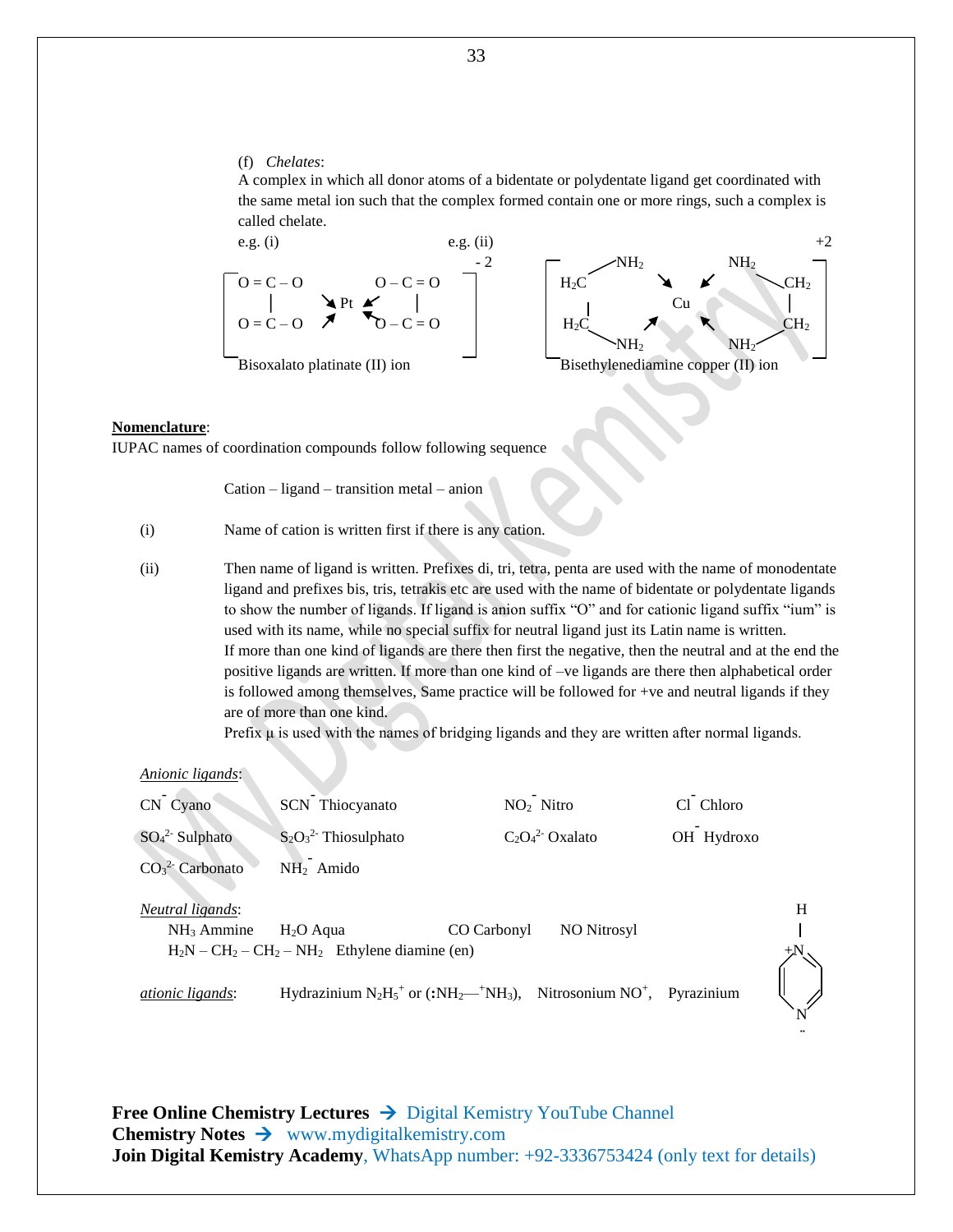(iii) Now name of transition metal is written. If coordination sphere is anion then suffix "ate" is used with the Latin name of transition metal, otherwise just English name is written. (iv) Following the name of transition metal, oxidation state of the metal is written in Roman numeral in parenthesis. (v) Anion is written at the end if any. Some examples: (i)  $K_4[Fe(CN)_6]$  Potassium hexacyano ferrate (II) (ii)  $K_3[Fe(CN)_6]$  Potassium hexacyano ferrate (III) (j) (iii) [Ag(NH3)2]Cl Diammine silver (I) chloride (iv) Na3[Ag(S2O3)2]Sodium dithiosulphato argentate (I)

(v) [Ni(CO)4] Tetracabonyl nickel (0) (vi) Na3[Co (NO2)6] Sodium hexanitro cobaltate (III) (vii) [Cr(H2O)Cl2]NO<sup>3</sup> Dichloro aqua chromium (III) nitrate (viii) K3[Al(C2O4)3] Potassium trisoxalato aluminate (III)

(ix)  $[PtCl(NO<sub>2</sub>)(NH<sub>3</sub>)<sub>4</sub>]SO<sub>4</sub>Chloro nitro tetraammine platinum (IV) sulphate$ 

- (x) [Co(NH3)4Cl2]Cl Dichloro tetraammine Cobalt (III) chloride
- (xi)  $\qquad \qquad \qquad$   $\qquad \qquad$   $\qquad \qquad$   $\qquad \qquad$   $\qquad \qquad$   $\qquad \qquad$   $\qquad \qquad$   $\qquad \qquad$   $\qquad \qquad$   $\qquad \qquad$   $\qquad \qquad$   $\qquad \qquad$   $\qquad \qquad$   $\qquad \qquad$   $\qquad \qquad$   $\qquad \qquad$   $\qquad \qquad$   $\qquad \qquad$   $\qquad \qquad$   $\qquad \qquad$   $\qquad \qquad$   $\qquad \qquad$   $\qquad \qquad$   $\qquad \q$

(SO<sub>4</sub>)<sub>2</sub>  $\begin{bmatrix} \text{(NH}_3)_4 \text{ Co} \\ \text{(NH}_3)_4 \text{ Co} \\ \text{NO} \end{bmatrix}$  (NO<sub>3</sub>)<sub>4</sub> (NO<sub>3</sub>)<sub>4</sub>  $\bigcup$   $\bigcup$   $\bigcup$   $\bigcup$   $\bigcup$   $\bigcup$   $\bigcup$   $\bigcup$ 

Octa aqua-μ-dihydroxo di Iron (III) sulphate Octa ammine-μ-amido-μ-nitro di cobalt (III) nitrate

#### **Geometries of Coordination Compounds**:

Coordination compounds have definite geometrical shapes because the coordinate covalent bonds formed between ligands and central transition metal is directional. Hence, the ligands are arranged around central metal atom in clear spatial geometries.

The geometry depends on type of hybridization shown by central transition metal.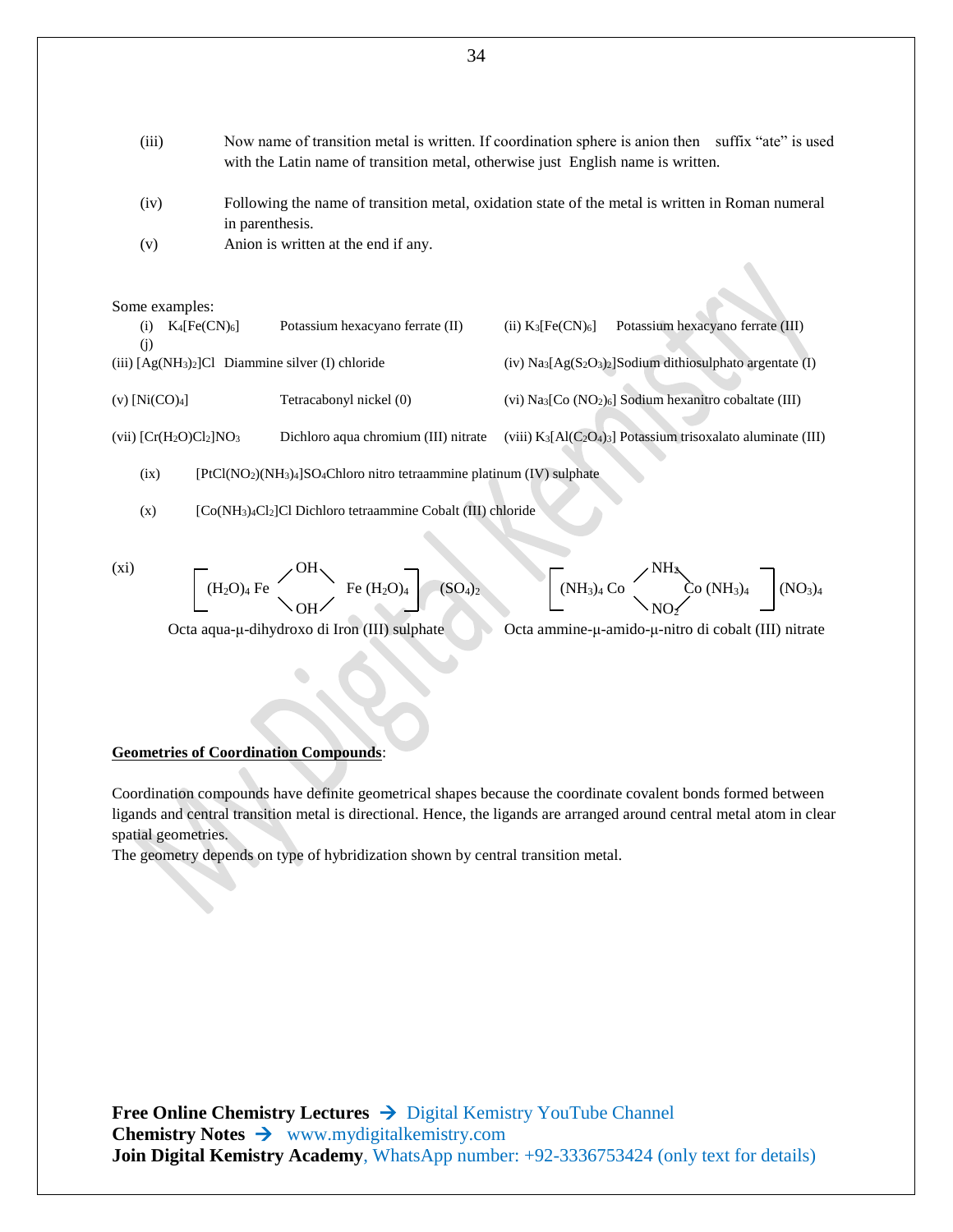

| Coordination   | Hybridization                      | <b>Shape</b>            | <b>Example</b>                               | <b>Geometry</b>                                                        |
|----------------|------------------------------------|-------------------------|----------------------------------------------|------------------------------------------------------------------------|
| <b>Number</b>  | <b>In Central Atom</b>             |                         |                                              |                                                                        |
| $\overline{2}$ | $S_{p}$                            | Linear                  | $-2$<br>[Ag(NH <sub>3</sub> ) <sub>2</sub> ] | $NH_3 \rightarrow Ag \leftarrow NH_3$                                  |
| $\mathfrak{Z}$ | $\mathrm{sp}^2$                    | Trigonal planar         |                                              | L<br>$\mathbf{L}$                                                      |
| $\overline{4}$ | $\mathsf{s}\mathsf{p}^3$           | Tetrahedral             | ${\rm [CoCl_4]}^{-2}$                        | Co<br>$CI$                                                             |
| $\overline{4}$ | $\overline{2}$<br>$\mathrm{dsp}^2$ | Square planar           | $\left[\text{Ni(CN)_{4}}\right]^{-2}$        | CN<br>$\overline{\text{CN}}$<br>Ni<br><b>CN</b><br><b>CN</b>           |
| $\overline{5}$ | $\mathrm{dsp}^3$                   | Trigonal<br>Bipyramidal | ${\rm [CuCl_5]}^{-3}$                        | $\mathop{\rm Cu}\nolimits$<br>Cl                                       |
| $\sqrt{6}$     | $d^2sp^3$                          | Octahedral              | $\left[\mathrm{Cr(NH_3)_6}\right]^{+2}$      | NH <sub>3</sub><br>NH <sub>3</sub><br>NH <sub>3</sub><br>$N_{\rm H_2}$ |

**Free Online Chemistry Lectures → Digital Kemistry YouTube Channel Chemistry Notes** www.mydigitalkemistry.com **Join Digital Kemistry Academy**, WhatsApp number: +92-3336753424 (only text for details)

35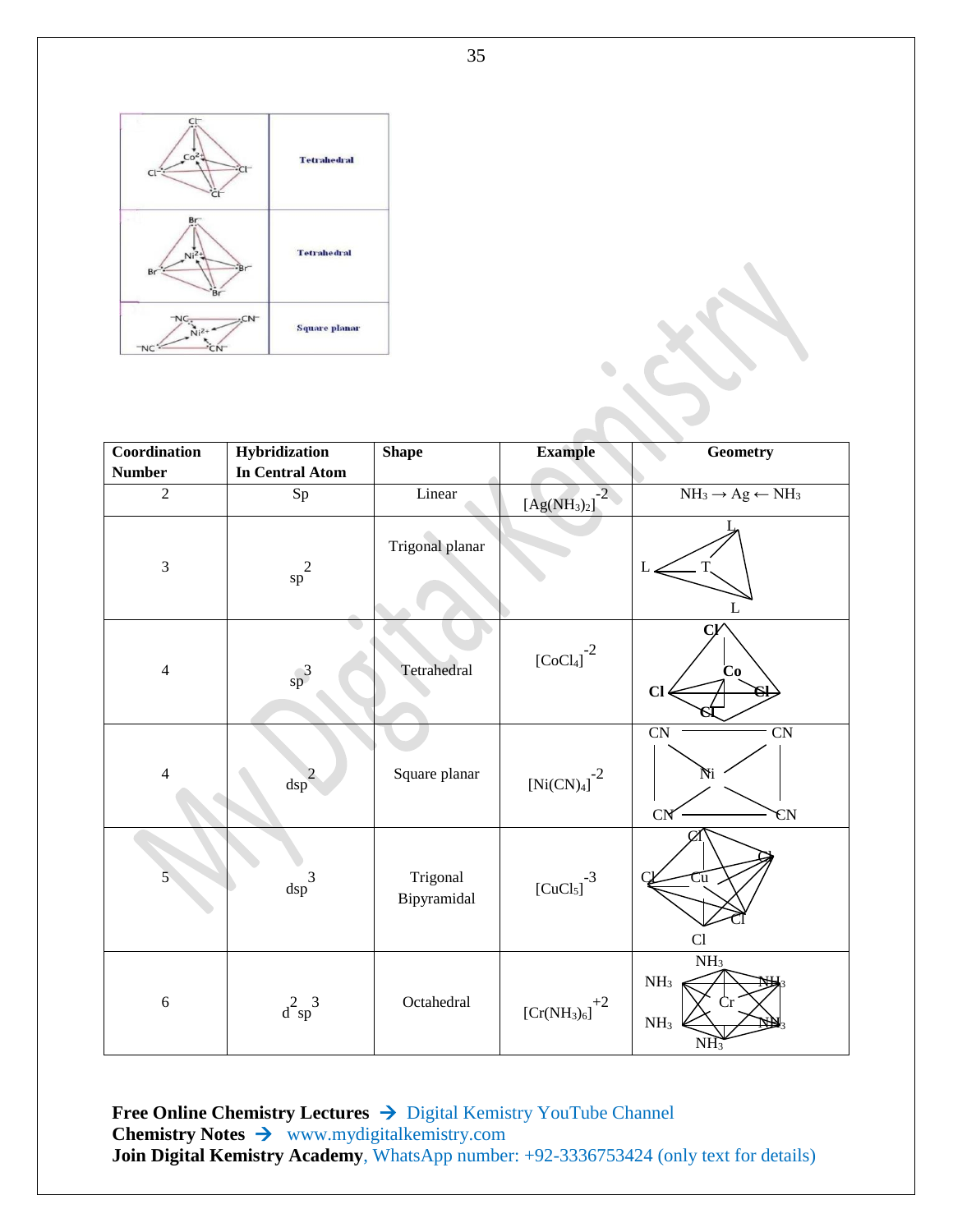#### **Chemistry of Some Important Transition Metals**

#### **Vanadium:**

It was discovered in 1801 in Mexico by Anders Manuel del Rio but was considered as form of chromium. Later it was rediscovered in 1830 by Swedish chemist Nils Gabriel Sefströrm. The element was named after Vanadis, goddess of beauty and love in Scandinavian mythology.

#### **Characteristics:**

(i) Symbol = V (ii) Atomic Number = 23 (iii) Luster = Silvery white (iv) Group = V- B (v) Period =  $3<sup>rd</sup>$ (vi) Melting point =  $2188K$  or  $1915^{\circ}C$  (vii) Boiling point =  $3623K$  or  $3350^{\circ}C$ (viii) Electronic configuration =  $1s^2$ ,  $2s^2$ ,  $2p^6$ ,  $3s^2$ ,  $3p^6$ ,  $4s^2$ ,  $3d^3$ 

(ix) *Oxidation states*:

- Vanadium shows  $+2$ ,  $+3$ ,  $+4$  and  $+5$  oxidation state in its compounds.
- The compounds with lower oxidation state are ionic, good reducing agent and coloured.
- The compounds in higher oxidation state are generally colourless due to vacant orbitals.
- When compounds having higher oxidation state are reduced by some suitable reducing agent, changes occur in their oxidation states and thus colours changes.

| VO <sub>3</sub> | $VO^{2+}$     | $V^{3+}$       | $V^{2+}$             |
|-----------------|---------------|----------------|----------------------|
| Vanadium $(V)$  | Vanadium (IV) | Vanadium (III) | Vanadium (II)        |
| (Orange yellow) | Blue)         | (Green)        | (Lavender or violet) |

• Vanadium also show +1, 0, -1 oxidation states e.g. oxidation state of vanadium is +1 in  $[V(\text{dipy})_3]^+$ , zero in  $[V(CO)_6]$  and -1 in  $[V(CO)]$ <sup>-</sup>

(x) *As Catalyst*:

In past during manufacturing of sulphuric acid by contact process platinum was used as catalyst. But now platinum is replaced by vanadium pentaoxide  $(V_2O_5)$ .

$$
V2O5
$$

 $2SO_2 + O_2$ 

$$
\Rightarrow \qquad 2\text{SO}_3
$$

It is used as catalyst when substances are oxidized by oxygen. It is also used as catalyst in oxidation of alcohols and hydrogenation of olefins (alkenes).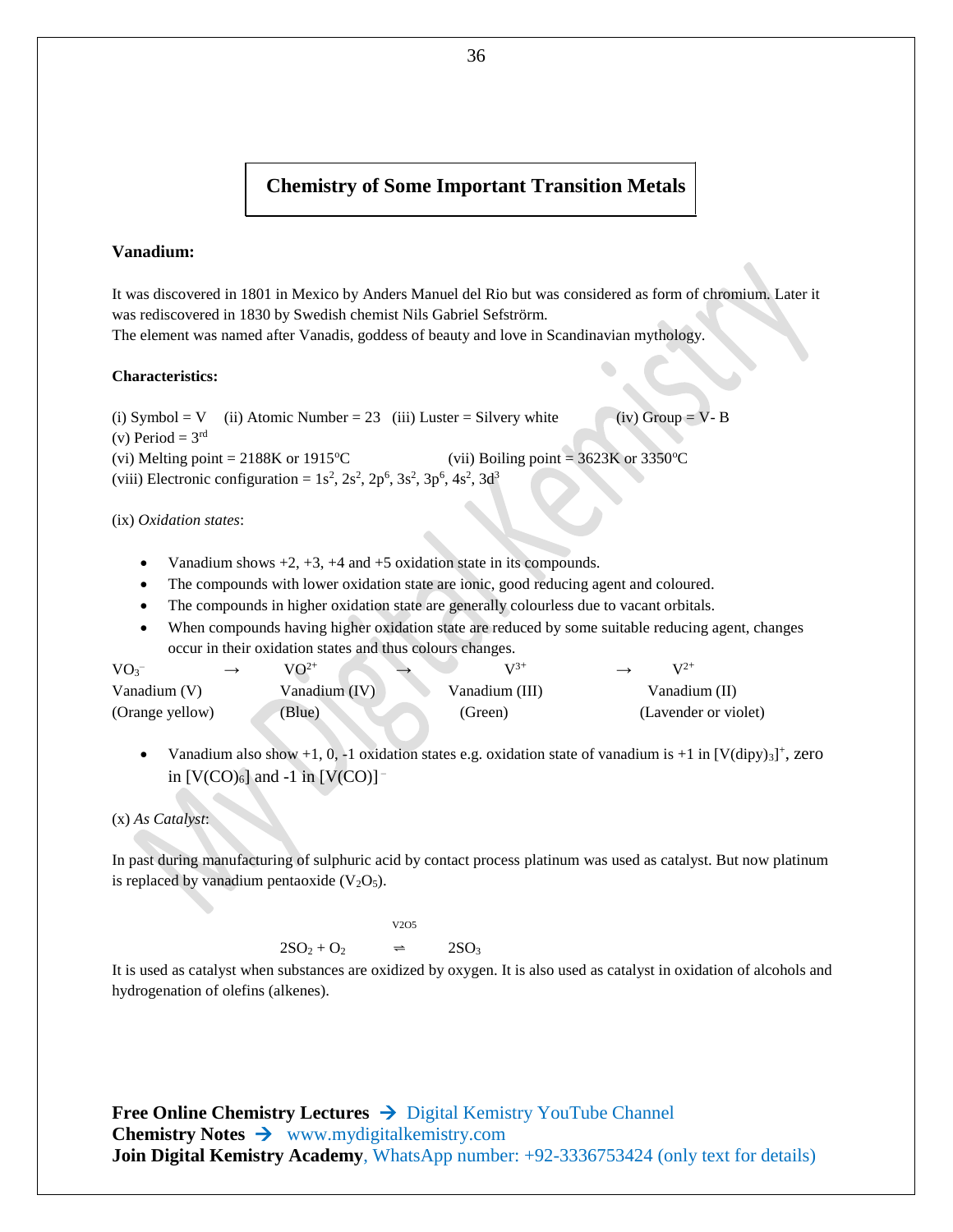#### **Chromium:**

Chromium is a shiny metal. Chromium was discovered in 1797 by French chemist Louis Nicolas Vauquelin. It is given the name as chromium which is from Greek word chroma meaning colour. This name is due to its coloured compounds.

#### **Occurrence**:

It is 21st most abundant element on earth crust. Its important minerals are Chromite or chrome iron stone  $(FeO.Cr<sub>2</sub>O<sub>3</sub>)$ , chrome ochre  $(Cr<sub>2</sub>O<sub>3</sub>)$ , Crocite or Lead chromate (PbCrO<sub>4</sub>).

#### **Characteristics:**

(i) Symbol =  $Cr$  (ii) Atomic Number = 24 (iii) Luster = Brilliant silvery white (iv) Group = VI-B (v) Period =  $3<sup>rd</sup>$ (vi) Melting point = 2173K or 1900 °C (vii) Boiling point = 2963K or 2690 °C (viii) Electronic configuration =  $1s^2$ ,  $2s^2$ ,  $2p^6$ ,  $3s^2$ ,  $3p^6$ ,  $4s^1$ ,  $3d^5$ 

(ix) it is resistant to corrosion.

(x) *Oxidation states*:

- The compounds of chromium in which it has  $+2$ ,  $+3$  and  $+6$  oxidation number are stable.
- Oxidation state  $+2$ : Compounds in which oxidation state is  $+2$  (Cr<sup>2+</sup>) are called chromous compounds. e.g.  $CrCl<sub>2</sub>, CrS, CrSO<sub>4</sub>, 7H<sub>2</sub>O, CrCO<sub>3</sub> etc. These compounds are unstable and thus they on exposure to air$ oxidize to corresponding stable  $Cr^{3+}$  compounds. These compounds are strong reducing agents.
- Oxidation state  $+3$ : Compounds in which oxidation state is  $+3$  (Cr<sup>3+</sup>) are called chromic compounds. e.g.  $Cr_2O_3$ ,  $CrCl_3$ ,  $Cr_2(SO_4)_3.18H_2O$  etc. These compounds are most stable. These compounds are either produced by the oxidation of  $Cr^{2+}$  compounds or by reduction of  $Cr^{6+}$  compounds.
- Oxidation state  $+6$ : Compounds in which oxidation state is  $+6$  (Cr<sup>6+</sup>) are strong oxidizing agents. Examples of  $Cr^{6+}$  compounds are  $CrO_3$ ,  $K_2CrO_4$ ,  $K_2Cr_2O_7$  etc.
- The acidic character of oxides increases with increasing oxidation number. Covalent character also increases with increasing oxidation number.

| Oxide                                       | CrO          | $Cr_2O_3$     | CrO3     |
|---------------------------------------------|--------------|---------------|----------|
| Oxidation number                            | $+2.$        | $+3$          | $+6$     |
| Nature                                      | <b>Basic</b> | Amphoteric    | Acidic   |
| Covalent character                          | <b>Ionic</b> | Intermediate* | Covalent |
| ${}^*\text{Cr}_2\text{O}_3$ partly ionizes. |              |               |          |

#### **Chromate – Dichromate equilibrium:**

$$
\begin{array}{ccc} 2CrO_4{}^2{}_{(aq)}+2H^+{}_{(aq)} & \qquad \qquad & \Longleftrightarrow & \qquad Cr_2O_7{}^2{}_{(aq)}+H_2O_{(l)} \\ \text{(yellow)} & \qquad & \qquad & \text{(orange)} \end{array}
$$

This is dynamic equilibrium. According to Le-Chatelier's principle, on addition of acid equilibrium will shift to the right and on addition of base equilibrium will shift to the left.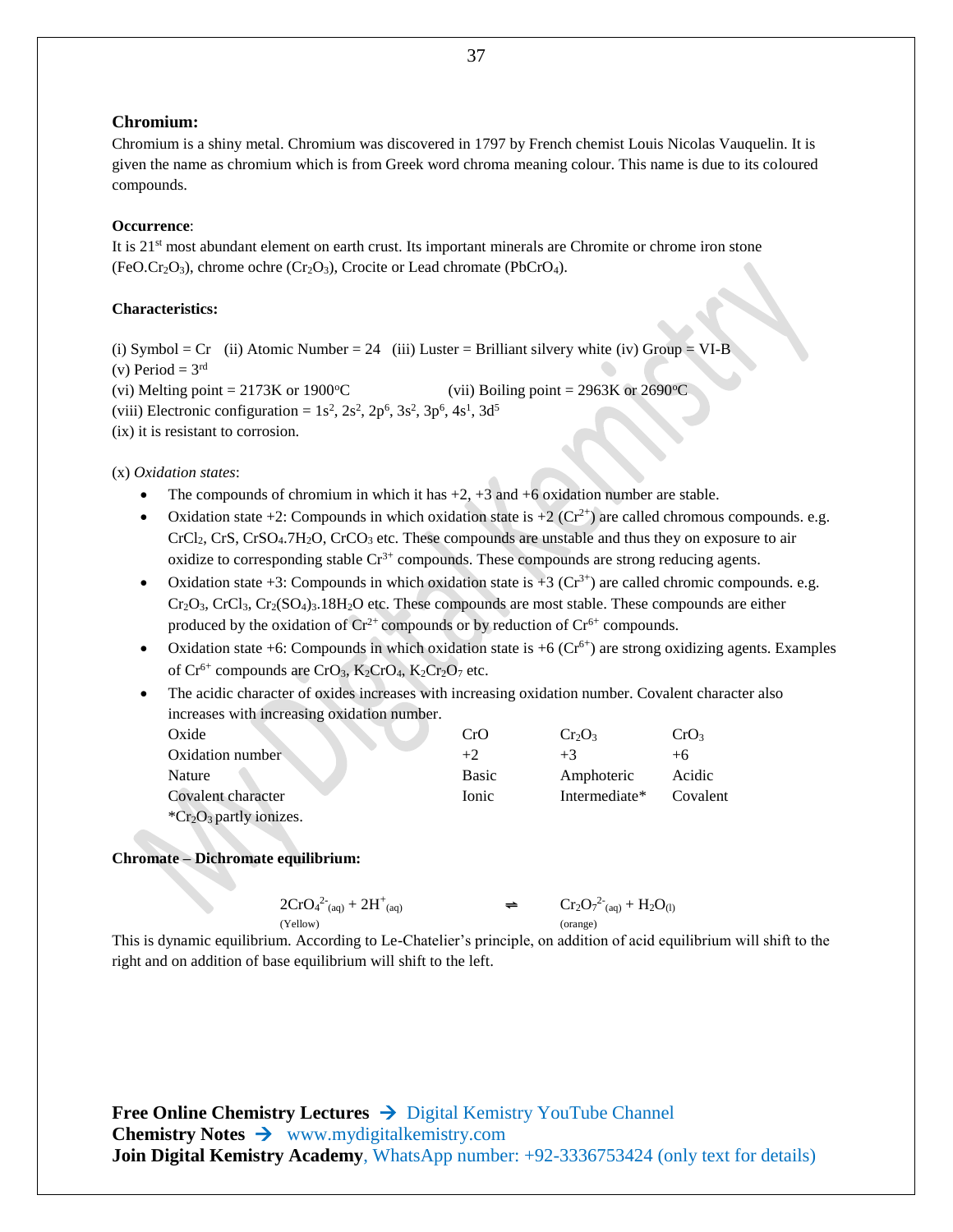#### **Reduction of Dichromate (VI) ions:**

Dichromate (VI) ions reduce to chromium (III) ions when treated with Zinc and dilute acid (HCl or H<sub>2</sub>SO<sub>4</sub>).

$$
Cr_2O_7^{2-} + 14H^+ + 3Zn \rightarrow 2Cr^{3+} + 3Zn^{2+} + 7H_2O
$$

$$
(Orange) (Green)
$$

Chromium (III) further reduces by zinc to chromium (II)  $2Cr^{3+} + Zn \rightarrow 2Cr^{2+} + Zn^{2+}$ 

#### **Potassium dichromate (VI) as an oxidizing agent:**

Acidified potassium dichromate solution acts as a strong oxidizing agent.

e.g (i) Acidified potassium dichromate solution oxidizes zinc to zinc (II) ion.

$$
Cr_2O_7^{2-} + 14H^+ + 3Zn \rightarrow 2Cr^{3+} + 3Zn^{2+} + 7H_2O
$$

e.g (ii) Acidified potassium dichromate solution oxidizes Fe (II) ion to Fe (III) ion.

$$
Cr_2O_7^{2-} + 14H^+ + 6Fe^{2+} \rightarrow 2Cr^{3+} + 6Fe^{3+} + 7H_2O
$$

e.g (iii) Acidified potassium dichromate solution oxidizes secondary alcohol to corresponding ketone.

OH

\n
$$
\begin{array}{ccc}\n & \mid & K_2Cr_2O_7 \\
 & \mid & K_2Cr_2O_7\n\end{array}
$$
\nCH<sub>3</sub> - CH - CH<sub>3</sub> + [O]

\nConc H<sub>2</sub>SO<sub>4</sub> Propanone (Acetone)

 $\Omega$ 

e.g (iv) Acidified potassium dichromate solution oxidizes primary alcohol to corresponding aldehyde which in turn oxidizes to corresponding carboxylic acid.

| $CH_3 - CH_2 - CH_2 - OH + [O]$ | $\xrightarrow{K_2Cr_2O_7}$          | $\xrightarrow{  }$         |
|---------------------------------|-------------------------------------|----------------------------|
| 1-Propanol                      | Conc H <sub>2</sub> SO <sub>4</sub> | Propanal (Propionaldehyde) |

$$
\begin{array}{ccc}\n & 0 & 0 \\
\parallel & \parallel & \parallel & \parallel \\
\text{CH}_3-\text{CH}_2-\text{C}-\text{H}+\text{[O]} & \longrightarrow & \text{CH}_2\text{C}+C-\text{OH} \\
 & \text{Conc H}_2\text{SO}_4 & \text{Prpanoic acid (Propionic acid)}\n\end{array}
$$

e.g. (v) As an oxidizing agent it redox titration (volumetric analysis):

Potassium dichromate is used in estimation of  $Fe^{2+}$  compounds. Fe<sup>2+</sup> compounds are reducing agents so they need oxidizing agent for their estimation and potassium dichromate is an oxidizing agent so it is used for their estimation.

| $Cr_2O_7^{2-}$  | $14H^+$        | $6Fe^{2+}$ | $\rightarrow$   | $2Cr^{3+}$ | $\rightarrow$ | $6Fe^{3+}$ | $7H_2O$ |
|-----------------|----------------|------------|-----------------|------------|---------------|------------|---------|
| Oxidizing agent | Reducing agent | $14H^+$    | $6Fe^{3+}$      | $7H_2O$    |               |            |         |
| Orange          | Light Green    | Green      | Yellowish Brown |            |               |            |         |

Or

 $K_2Cr_2O_7^{2-} + 14H^+ + 6FeSO_4 \rightarrow Cr_2(SO_4)_3 + 3Fe_2(SO_4)_3 + 7H_2O$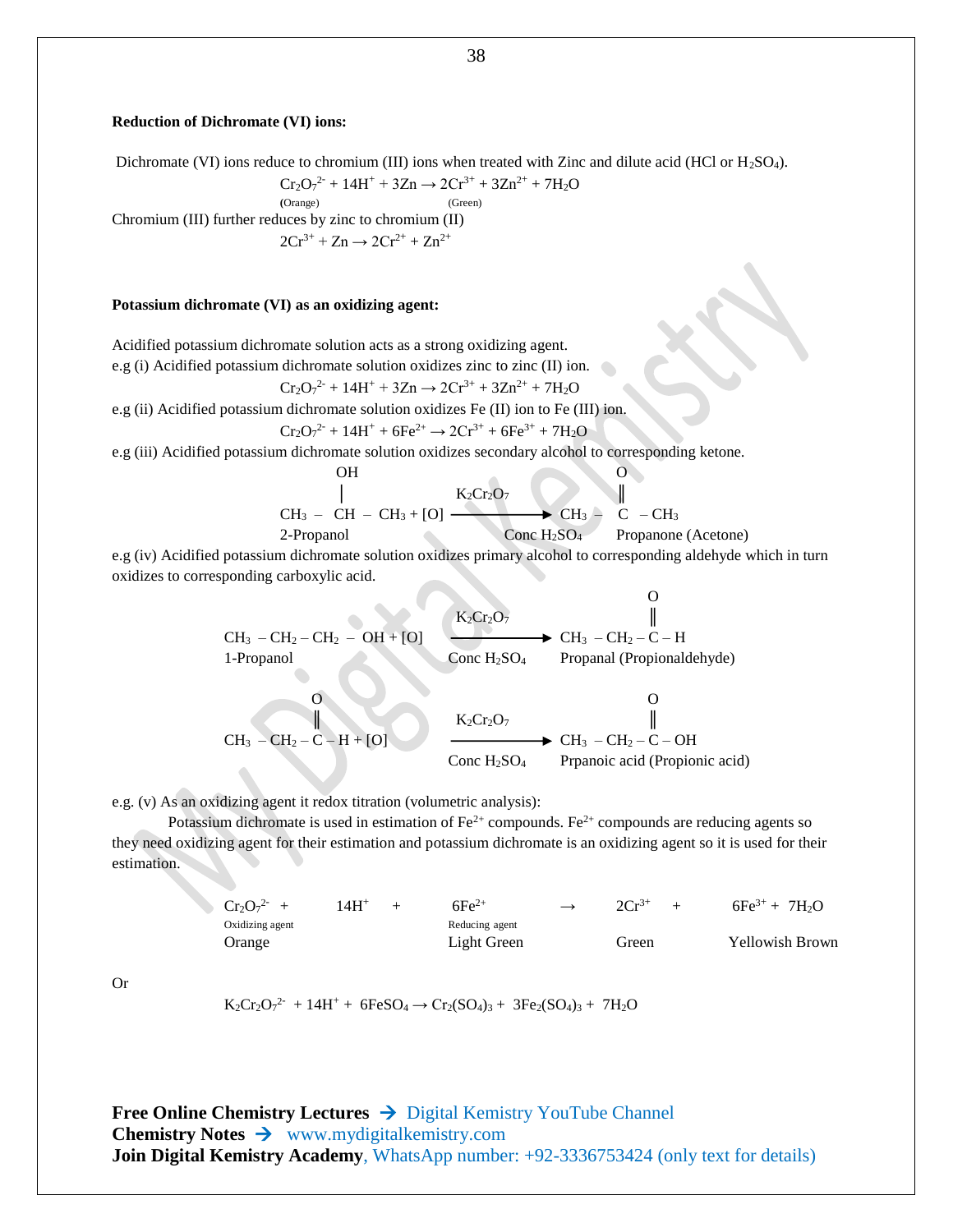Using following formula amount of Iron (II) compound is determined.

$$
\frac{K_2Cr_2O_7}{M_1V_1} = \frac{FeSO_4}{M_2V_2}
$$

$$
\frac{M_1V_1}{1} = \frac{M_2V_2}{6}
$$

#### **Uses of Chromium and its important compounds:**

- Chromium is used in chrome plating. Plating of chromium protects the metal from crossion abd give it attractive luster.
- $\bullet$  Uses of  $K_2Cr_2O_7$ :
	- (i) It is used as oxidizing agent for organic compounds.
	- (ii) It is used in oxidation reduction titration.
	- (iii) It is used in tanning of hide called chrome tanning.
- Uses of  $K_2CrO_4$ :
	- (i) It is used as indicator in argentometeric titration  $(AgNO<sub>3</sub>$  titration) as an indicator. It produce pink precipitate of  $Ag_2CrO_4$  at the end point.
	- (ii) It is used to prepare pigments.

#### **Manganese:**

Manganese was discovered in 1774 by Swedish chemist John Gottlieb Gahn. Its name is derived from Latin word magnes meaning magnet. Its principal ore pyrolusite is paramagnetic.

#### **Occurrence**:

It is  $12<sup>th</sup>$  most abundant element on earth crust. Its important minerals and ores are pyrolusite (principal ore) while other ores are rhodochrosite, franklinite and manganite.

#### **Characteristics:**

(i) Symbol = Mn (ii) Atomic Number = 25 (iii) Luster = Silvery white(iv) Group = VII-B

- (v) Period =  $3<sup>rd</sup>$
- (vi) Melting point =  $1518K$  or  $1245^{\circ}C$  (vii) Boiling point =  $2334K$  or  $2061^{\circ}C$
- (viii) Electronic configuration =  $1s^2$ ,  $2s^2$ ,  $2p^6$ ,  $3s^2$ ,  $3p^6$ ,  $4s^2$ ,  $3d^5$

(ix) In Free State it exists only in meteors

#### (x) *Oxidation states*:

It shows  $+2$ ,  $+3$ ,  $+4$ ,  $+6$  and  $+7$ . It has highest oxidation state in 3-d series which is  $+7$ .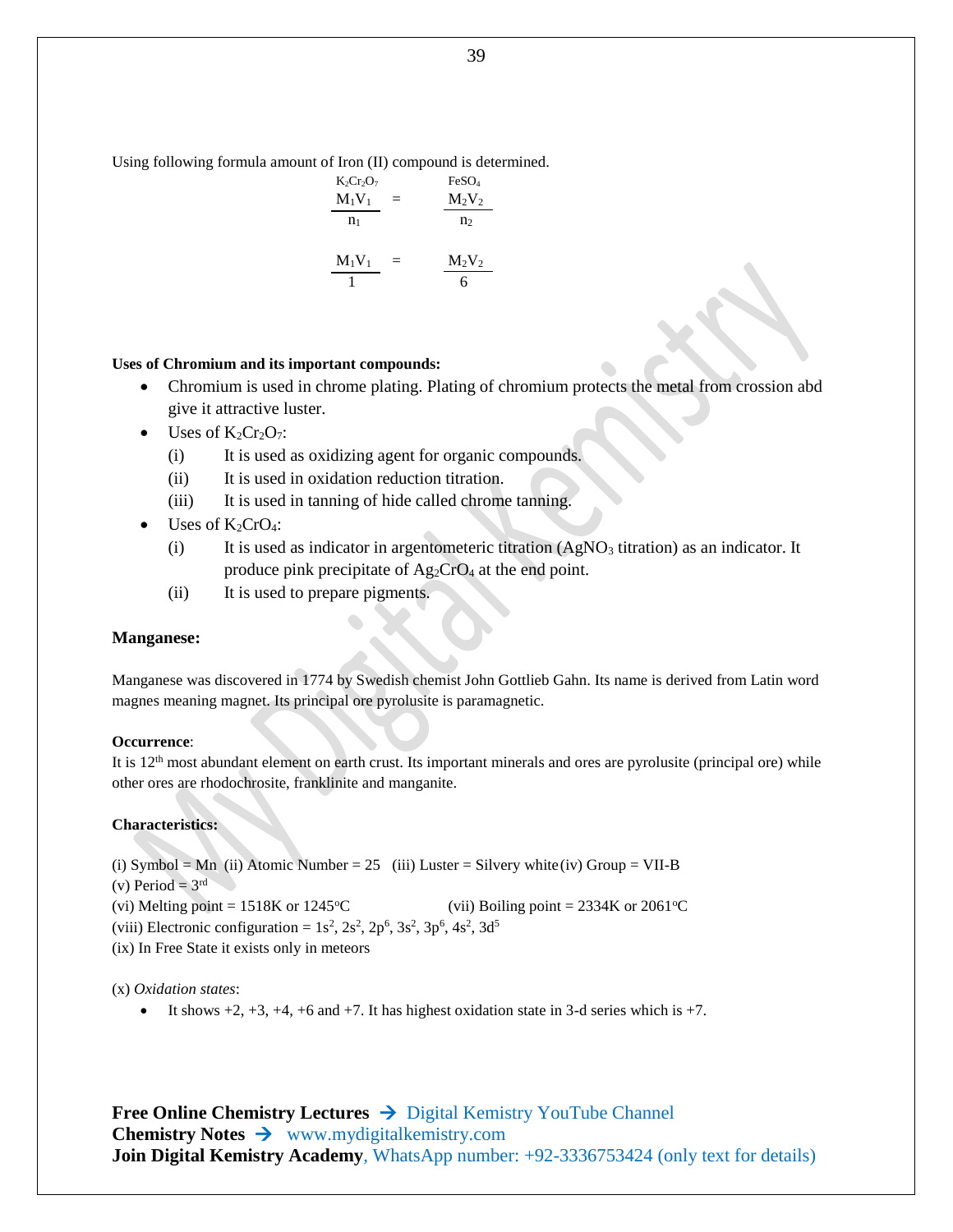- Oxidation state  $+2$ : The most stable oxidation state of manganese is  $+2$ . Mn<sup>2+</sup> ions are stable due to half filled d-orbital (4s<sup>0</sup>, 3d<sup>5</sup>). Mn<sup>2+</sup> ion exist as pale pink coloured [Mn(H<sub>2</sub>O)<sub>6</sub>]<sup>2+</sup>. The compounds of Mn<sup>2+</sup> are called manganous compounds. e.g. MnO, MnCO<sub>3</sub>, MnSO<sub>4</sub>, MnCl<sub>2</sub>.
- Oxidation state  $+3$ : The compounds of Mn<sup>3+</sup> are called manganic compounds. Mn<sup>3+</sup> ion is quite unstable in aqueous solution and readily changes to  $Mn^{2+}$  ion. Some compounds of  $Mn^{3+}$  are  $H_2Mn_2O_4$ ,  $Mn<sub>2</sub>(SO<sub>4</sub>)<sub>3</sub>$ .
- Oxidation state  $+4$ : Compounds showing  $+4$  oxidation state are limited in number. e.g. MnO<sub>2</sub>.
- Oxidation state +6: examples of compound showing +6 oxidation state are potassium manganate K2MnO4, manganic acid H2MnO4.
- Oxidation state  $+7$ : Compounds showing  $+7$  oxidation state are strong oxidizing agents. e.g. Mn<sub>2</sub>O<sub>7</sub>, KMnO<sub>4</sub>. Mn<sub>2</sub>O<sub>7</sub> is an unstable oxide.

#### **Potassium permanganate (KMnO4) as oxidizing agent:**

e.g. (i) KMnO<sub>4</sub> oxidizes alkenes to their corresponding diols (glycols) both in acid medium as well as in alkaline medium. Colour change depends on medium.

Reaction in acid medium: 
$$
5CH_2 = CH_2 + 2MnO_4 + 2H_2O + 6H^+ \rightarrow 5HO - CH_2 - CH_2 - OH + 2Mn^{2+}
$$
  
Intense purple  
light pink

Reaction in alkaline medium: The manganate (VII) ions are first reduced to manganate (VI) ions. Solution colour turns green due to manganate (VI) ions.

$$
CH_2=CH_2+2MnO_4+2OH^{\scriptscriptstyle\bullet} \to HO-CH_2-CH_2-OH+2MnO_4{}^2\text{--}\text{}}{\text{Interest}}
$$

Then further reduction occurs and insoluble manganese (IV) oxide is produced.

$$
3CH_2 = CH_2 + 2MnO_4 + 4H_2O \rightarrow 3HO - CH_2 - CH_2 - OH + 2MnO_2 + 2OH^2
$$

Intense purple dark brown precipitate

e.g. (ii) As oxidizing agent it redox titration (volumetric analysis):

Potassium permanganate is used in estimation of  $Fe^{2+}$  compounds. Fe<sup>2+</sup> compounds are reducing agents so they need oxidizing agent for their estimation and potassium permanganate is an oxidizing agent so it is used for their estimation.

| MnO <sub>4</sub> | $8H^+$ | $\mathsf{5} \mathsf{F} \mathsf{e}^{2+}$ | $Mn^{2+}$  | $5Fe^{3+}$      | 4H <sub>2</sub> O |
|------------------|--------|-----------------------------------------|------------|-----------------|-------------------|
| Oxidizing agent  |        | Reducing agent                          |            |                 |                   |
|                  |        | Light Green                             | light pink | Yellowish Brown |                   |

Or 2KMnO<sub>4</sub> +  $8H_2SO_4$  + 10FeSO<sub>4</sub>  $\rightarrow$  2MnSO<sub>4</sub> + K<sub>2</sub>SO<sub>4</sub> + 5Fe<sub>2</sub>(SO<sub>4</sub>)<sub>3</sub> + 8H<sub>2</sub>O Using following formula the amount of Iron (II) compound is determined.

> KMnO<sub>4</sub> FeSO<sub>4</sub>  $M_1V_1$  =  $M_2V_2$  $n_1$  n<sub>2</sub>  $M_1V_1$  =  $M_2V_2$ 1 5

Potassium permanganate is also used in estimation of oxalic acid. Oxalic acid is reducing agent so it need oxidizing agent for its estimation and potassium permanganate is an oxidizing agent so it is used for estimation of oxalic acid.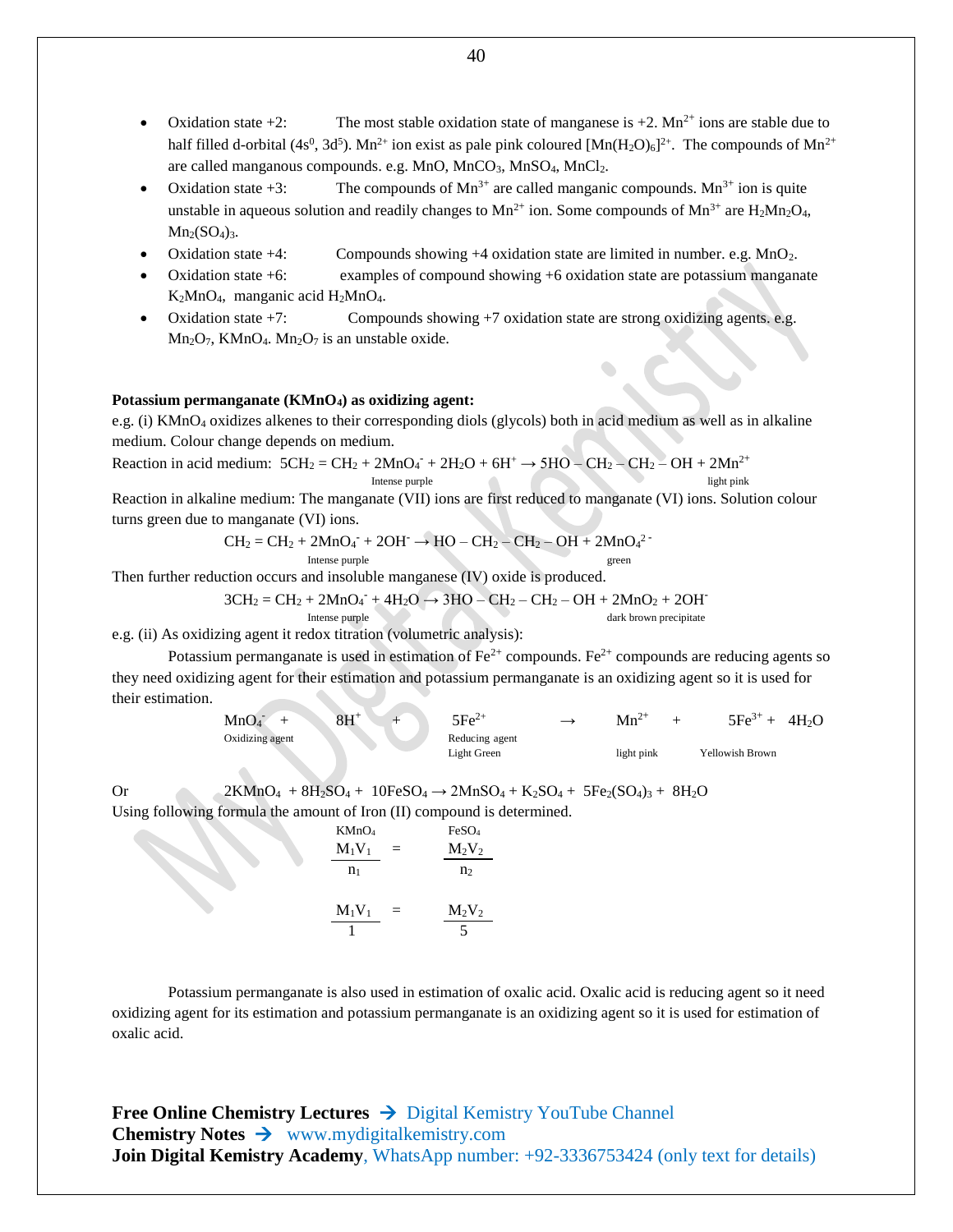$MnO<sub>4</sub>$  +  $8H^+$  +  $5(COO)_2^2$  $Mn^{2+}$  +  $10CO_2 + 4H_2O$ Oxidizing agent and reducing agent light pink Intense purple

Or 2KMnO<sub>4</sub> + 3H<sub>2</sub>SO<sub>4</sub> + 5(COOH)<sub>2</sub>  $\rightarrow$  2MnSO<sub>4</sub> + K<sub>2</sub>SO<sub>4</sub> + 10CO<sub>2</sub> + 8H<sub>2</sub>O Using following formula the amount of Iron oxalic acid is determined.

KMnO<sup>4</sup> Oxalic acid M1V<sup>1</sup> = M2V<sup>2</sup> n1 n<sup>2</sup> M1V<sup>1</sup> = M2V<sup>2</sup> 1 5

#### **Uses of Manganese and its important compounds:**

- Manganese is used in making steel. Its presence in steel makes the steel tough.
- Uses of KMnO4:
	- (i) It is used as oxidizing agent for organic compounds.
	- (ii) It is used as disinfectant.
	- (iii) It is used for sterilization of water. In market it is called pinky.
	- (iv) It is used in oxidation reduction titration.
	- (v) Alkaline aqueous solution of  $KMnO<sub>4</sub>$  called Baeyer's reagent is used for detection of carbon carbon double and triple bond.

#### **Iron:**

It is an important and useful metal. It was known to ancient Egyptians since 4000 BC. But its extraction started since 2000 BC. In India its extraction started since 600 BC. It belongs to group VIII-B of periodic table.

#### **Occurrence**:

After Aluminum it is most abundant metal on the earth crust. It is fourth most abundant element on earth crust. In Free State it exists only in meteors. Broken piece of rock that comes from stars and burn in earth's atmosphere is called meteor. It is found in the rocks, mineral, soils, plants and animals etc. Some important ores of iron are:

- 1. Magnetite (Ferroso ferric oxide) Fe<sub>3</sub>O<sub>4</sub>. It is found in Chaghi (Baluchistan), Chitral
- 2. Haematite (Ferric oxide) Fe<sub>2</sub>O<sub>3</sub> (red). It is found in Mazazri tang (Kohat), Langrial (Hazara) and huge deposits of low grade ore are found in Kalabagh.
- 3. Limonite (Hydrated ferric oxide)  $2Fe<sub>2</sub>O<sub>3</sub>3H<sub>2</sub>O$  (brown).
- 4. Siderite (Ferrous carbonate) FeCO<sub>3</sub>.
- 5. Iron Pyrite (Ferrous sulphide) FeS
- 6. Copper Pyrite (Fool's Gold) CuFeS<sub>2</sub>.

#### **Characteristics:**

(i) Symbol = Fe (ii) Atomic Number = 26 (iii) Luster = Grayish white (iv) Group = VIII-B

(v) Period  $= 3<sup>rd</sup>$ 

**Free Online Chemistry Lectures** Digital Kemistry YouTube Channel **Chemistry Notes** www.mydigitalkemistry.com **Join Digital Kemistry Academy**, WhatsApp number: +92-3336753424 (only text for details)

41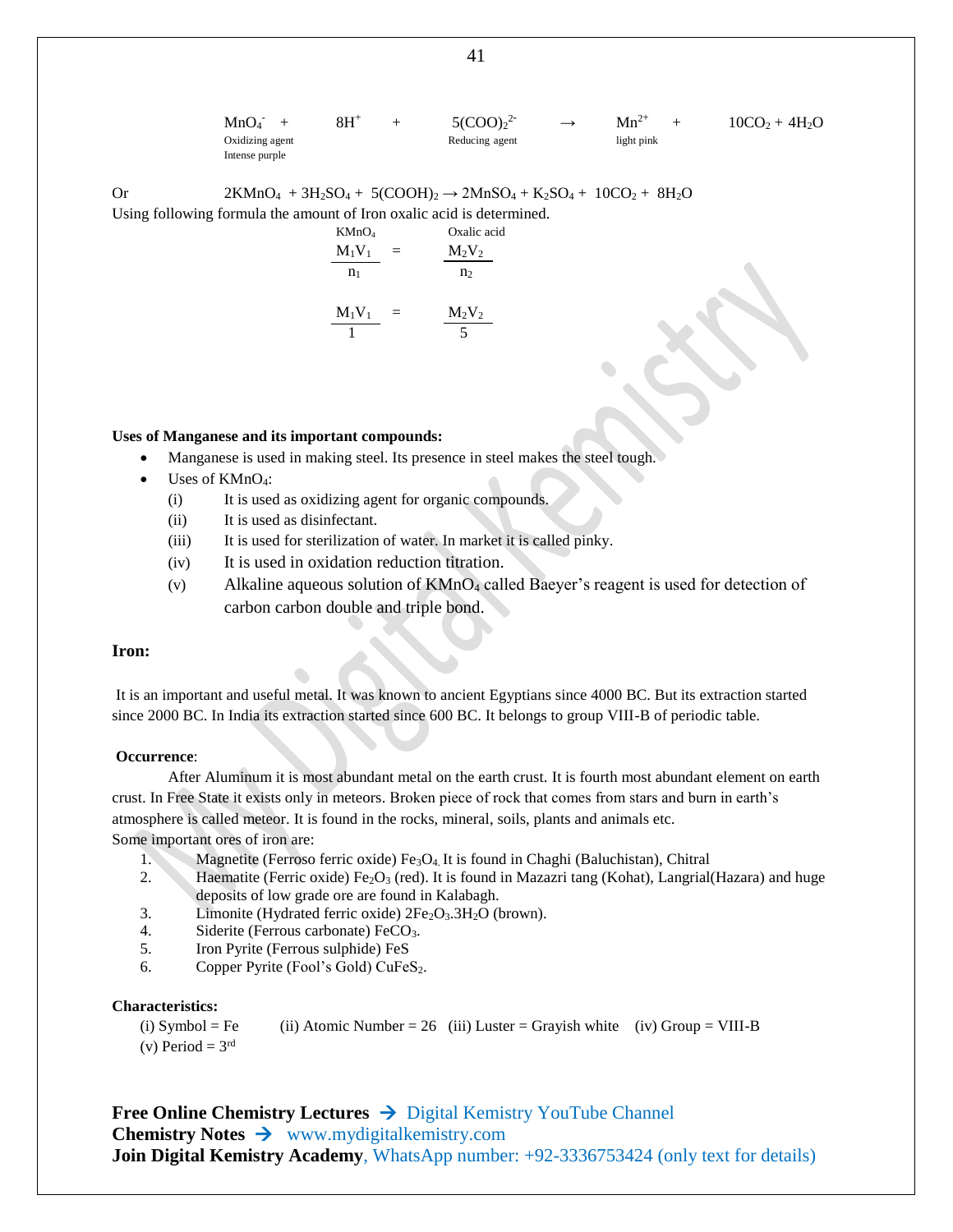(vi) Melting point =  $1808K$  or  $1535^{\circ}$ C (vii) Boiling point =  $3023K$  or  $2750^{\circ}$ C

- (viii) Electronic configuration =  $1s^2$ ,  $2s^2$ ,  $2p^6$ ,  $3s^2$ ,  $3p^6$ ,  $4s^2$ ,  $3d^6$
- (xi) Commercial forms of Iron:

Iron is available commercially in following three forms. They differ in their carbon contents.

- 1. Pig iron or Cast iron. It contains 2.5 4.5 % carbon.
- 2. Wrought iron. It contains  $0.12 0.25$  % carbon.
- 3. Steel. It contains  $0.1 1.5$  % carbon.

(x) *Oxidation states*:

- Iron shows  $+2$ ,  $+3$ ,  $+4$ ,  $+5$  and  $+6$  oxidation states. But the most common oxidation states of iron are  $+2$ and  $+3$ .
- Oxidation state  $+2$ : Iron in  $+2$  oxidation state is called ferrous ion. Ferrous ion is light or pale green in colour. It get oxidized even on exposure to air and also get oxidized even traces of dissolved oxygen are present in the solution. Ferrous ions act as reducing agent. Complexes of  $Fe<sup>2+</sup>$  are octahedral in geometry. e.g.  $H_2O$   $|+2$



 Oxidation state +3: Iron in +3 oxidation state is called ferric ion. Ferric ion is yellow or yellowish brown in colour in solution due to formation of complex ion  $[Fe(H_2O)_5(OH)]^{2+}$ . When potassium ferrrocyanide is added to solution containing ferric ions Prussian blue precipitate of ferric ferro cyanide  $Fe_4[Fe(CN)_6]_3$  is produced. Ferric ferro cyanide is used in making blue prints and is also used as bluing agent in laundry.

#### **Iron as catalyst in Haber's process:**

In Haber process ammonia is produced by the reaction of nitrogen and hydrogen in presence of iron catalyst. Reaction takes place in three steps.

| Step-I    | $N_2 + H_2 \rightarrow N_2H_2$    |
|-----------|-----------------------------------|
| $Step-II$ | $N_2H_2 + H_2 \rightarrow N_2H_4$ |
| Step-III  | $N_2H_4 + H_2 \rightarrow 2NH_3$  |

Dissociation of nitrogen triple is very difficult and highly endothermic so the reaction does not proceed easily without using catalyst. In first step  $N_2H_2$  is produced which is very unstable so it dissociates as soon as it is produced.

 $H_2$  and  $N_2$  get adsorbed on surface of iron.  $H_2$  immediately dissociates into H-atoms. However  $N_2$  takes time to dissociate into N-atoms and nitrogen atoms then lock into the surface of catalyst.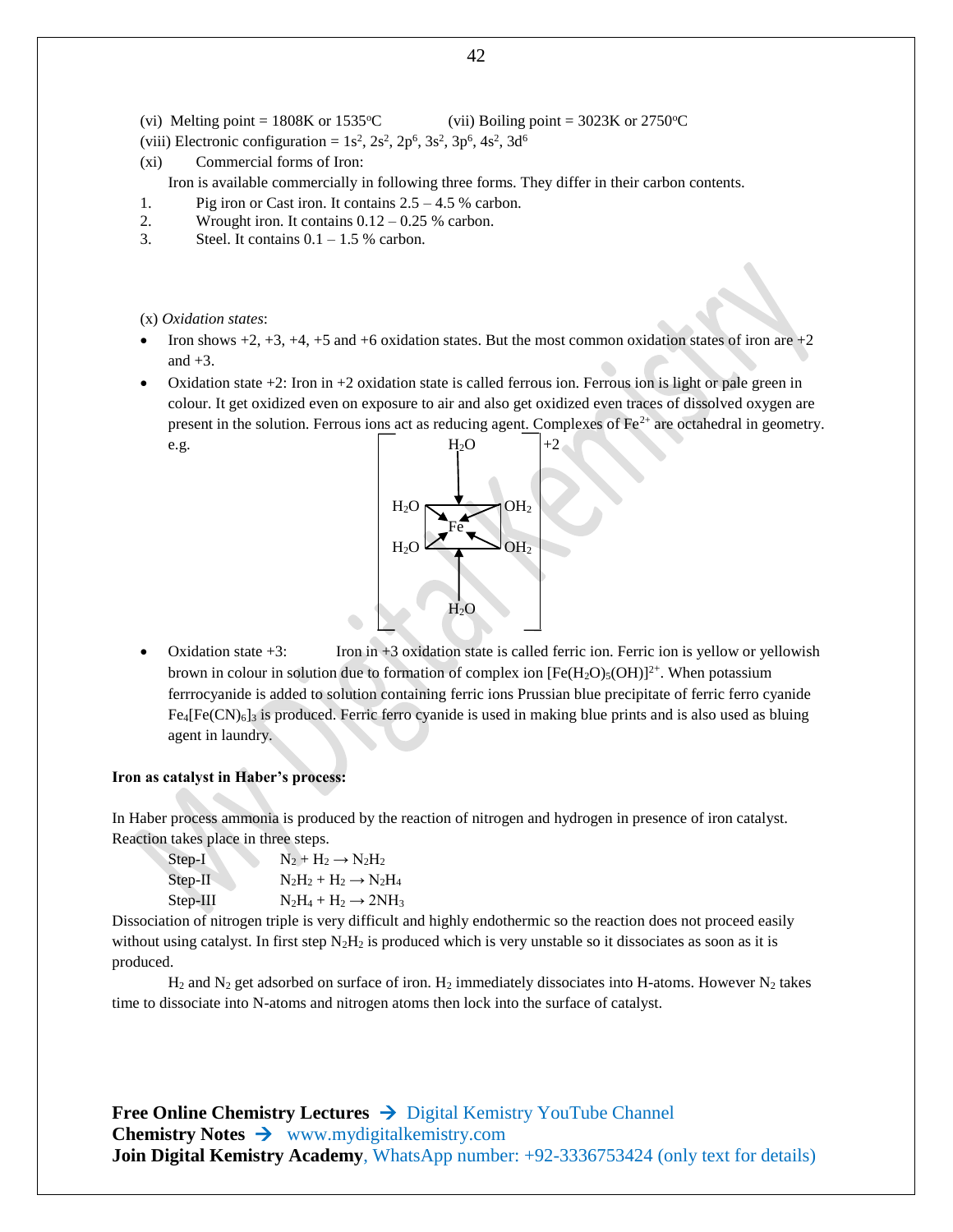H-atoms migrate across the surface of catalyst and reach to nitrogen atoms and react with them producing ammonia molecules that still attached with surface of catalyst. The ammonia molecules then detach from the surface of catalyst in the form of gas.



#### **Iron as catalyst in reaction of Persulphate ions and iodide ions:**

| Persulphate ion is a powerful oxidant. Iron (II) ions and Iron (III) ions act as catalysts in the reaction of persulphate |            |        |            |                                      |                                             |        |                |
|---------------------------------------------------------------------------------------------------------------------------|------------|--------|------------|--------------------------------------|---------------------------------------------|--------|----------------|
| and iodide ions.                                                                                                          |            |        |            | $\text{Fe}^{2+}$ or $\text{Fe}^{3+}$ |                                             |        |                |
| The reaction can be given as:                                                                                             | $S_2O_8^2$ |        |            |                                      | $\rightarrow$ 2SO <sub>4</sub> <sup>2</sup> |        | $\mathbf{I}$   |
|                                                                                                                           |            |        |            |                                      |                                             |        |                |
| When $\text{Fe}^{2+}$ act as catalyst:                                                                                    |            |        |            |                                      |                                             |        |                |
|                                                                                                                           | $S_2O_8^2$ | $^{+}$ | $2Fe^{2+}$ |                                      | 2SO <sub>4</sub> <sup>2</sup>               | $^{+}$ | $2Fe^{3+}$     |
|                                                                                                                           | $2Fe^{3+}$ | $+$    | 2r         |                                      | $2Fe^{2+}$                                  | $^{+}$ | I <sub>2</sub> |
| When $Fe^{3+}$ act as catalyst:                                                                                           |            |        |            |                                      |                                             |        |                |
|                                                                                                                           | $2Fe^{3+}$ | $^{+}$ | 2r         |                                      | $2Fe^{2+}$                                  | $^{+}$ | $\mathbf{I}_2$ |
|                                                                                                                           | $S_2O_8^2$ |        | $2Fe^{2+}$ |                                      | 2SO <sub>4</sub> <sup>2</sup>               |        | $2Fe^{3+}$     |

**Reactions of hexa aqua iron (II) ions and hexa aqua iron (III) ions:**

#### *Reaction with water***:**

Reaction of both ions hexa aqua iron (II) ions and hexa aqua iron (III) ions with water produce acidic solution having pH less than 7. These are not oxidation reduction reactions as oxidation state of iron remains same.

| [Fe $(H_2O)_6$ ] <sup>2+</sup> <sub>(aq)</sub> + $H_2O_{(1)}$         | $\rightarrow$ | [Fe $(H_2O)_5(OH)$ ] <sup>+</sup> <sub>(aq)</sub>                 | $+$ | $H_3O^+$ |
|-----------------------------------------------------------------------|---------------|-------------------------------------------------------------------|-----|----------|
| [Fe $(H_2O)_6$ ] <sup>3+</sup> (aq) + H <sub>2</sub> O <sub>(l)</sub> | $\rightarrow$ | [Fe (H <sub>2</sub> O) <sub>5</sub> (OH) $T^{2+}$ <sub>(aq)</sub> | $+$ | $H_3O^+$ |
|                                                                       | $-21$         |                                                                   |     |          |

 $Fe^{3+}$  (ferric) ions give more acidic solution than  $Fe^{2+}$  (ferrous) ions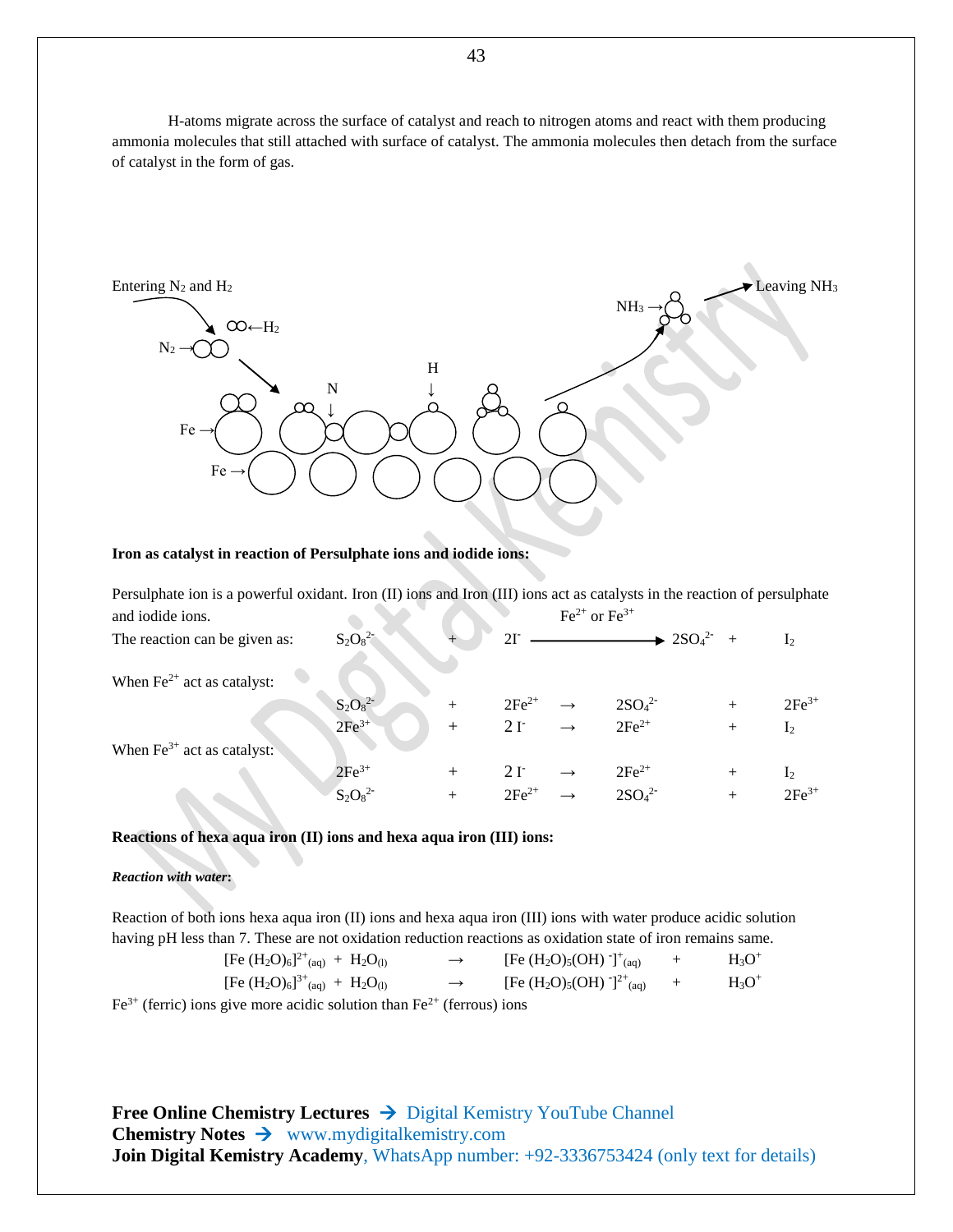#### *Reaction with alkaline solution***:**

Reaction of hexa aqua iron (III) ions with alkali produces precipitate of trihydroxo triaqua iron (III). This is not oxidation reduction reaction as oxidation state of iron remains same.

 $[Fe (H<sub>2</sub>O)<sub>6</sub>]^{3+}$ <sub>(aq)</sub> + 3OH<sup>-</sup>  $[Fe (H<sub>2</sub>O)<sub>3</sub>(OH)$ <sup>-</sup><sub>3</sub> $]_{(s)}$  $+ 3H_2O_{(1)}$ While hexa aqua iron (II) does not interact with alkali as reaction is energetically favourable.

#### *Reaction with ammonia***:**

In these reactions ammonia removes protons  $(H<sup>+</sup>)$  from hexa aqua complex. These are not oxidation reduction reactions as oxidation state of iron remains same.

> [Fe  $(H_2O)_6$ ]<sup>2+</sup> [Fe  $(H_2O)_4(OH)$  <sup>-</sup><sub>2</sub>]<sub>(s)</sub>  $_{2}]_{(s)}$  + 2NH<sub>4</sub><sup>+</sup> Orange [Fe  $(H_2O)_6$ ]<sup>3+</sup>  $[Fe (H<sub>2</sub>O)<sub>3</sub>(OH) <sup>-</sup><sub>3</sub>]<sub>(s)</sub>$  $3\text{NH}_4^+$  3NH<sub>4</sub><sup>+</sup> Brown

#### *Reaction with carbonate ions***:**

Hexa aqua iron (II) ions on reaction with carbonate ions produce precipitate of iron(II) carbonate. As hexa aqua iron (II) ions are not strongly enough acidic so they cannot liberate  $CO<sub>2</sub>$  gas from carbonate and simply produce precipitate of iron (II) carbonate.

 $[Fe (H<sub>2</sub>O)<sub>6</sub>]^{2+}$ <sub>(aq)</sub> +  $CO<sub>3</sub>^{2-}$  $FeCO<sub>3(s)</sub>$  + 6H<sub>2</sub>O Hexa aqua iron (III) ions being more acidic, they on reaction with carbonate ions produce precipitate of trihydroxo triaqua iron (III) along with liberation of  $CO<sub>2</sub>$  gas.

$$
2[Fe (H2O)6]^{2+}{}_{(aq)} + 3CO32{}_{(aq)} \longrightarrow 2[Fe (H2O)4(OH) 2{}_{(s)} + 3CO2 + 3H2O
$$

#### *Reaction with thiocyanate ions (identification test for iron (III) ions)***:**

Hexa aqua iron (III) ions on reaction with NaSCN or KSCN or NH4SCN, produce blood red colour solution. Thus this reaction could be used as identification test for Iron (III) ions.

> $[Fe (H<sub>2</sub>O)<sub>6</sub>]<sup>3+</sup>$  $_{(aq)} + SCN$   $\rightarrow$   $[Fe (H<sub>2</sub>O)<sub>5</sub>(SCN)]^{2+}$ <sub>(aq)</sub> +  $H<sub>2</sub>O$ Deep blood red colour

#### **Copper:**

It is an important and useful metal. It belongs to group I-B which consist of copper, silver and gold. These three metals are called coin age metal as in past they were used to make currency coins.

Copper objects are found among the remains of many ancient civilization including Egypt, Asia Minor, China, Southern Europe, Cyprus etc. The name copper is derived from Cyprus.

#### **Occurrence**:

Some important ores of copper are:

- 1. Malachite CuCO<sub>3</sub>.Cu(OH)<sub>2</sub>
- 2. Azurite  $2CuCO<sub>3</sub>.Cu(OH)<sub>2</sub>$
- 3. Chalcocite  $Cu<sub>2</sub>S$
- 4. Copper pyrite  $CuFeS<sub>2</sub>$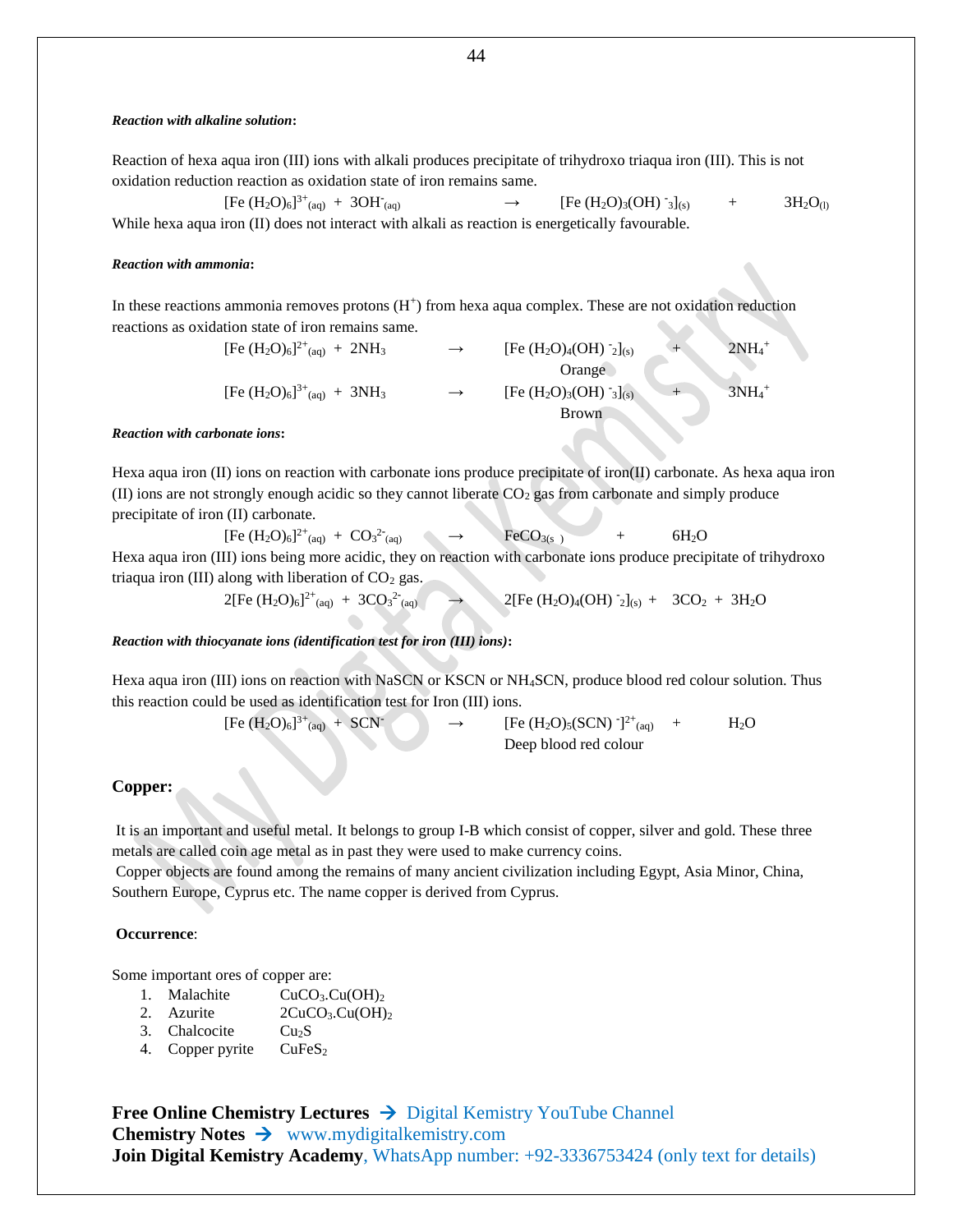#### **Characteristics:**

- (i) Symbol = Cu (ii) Atomic Number = 29 (iii) Luster = Brownish red (iv) Group = I-B
- (v) Period =  $3<sup>rd</sup>$
- (vi) Melting point = 1356K or 1083 °C (vii) Boiling point = 2868K or 2595 °C
- (viii) Electronic configuration =  $1s^2$ ,  $2s^2$ ,  $2p^6$ ,  $3s^2$ ,  $3p^6$ ,  $4s^1$ ,  $3d^{10}$
- (xi) *Oxidation states*:
- Copper shows  $+1$ ,  $+2$ ,  $+3$  and  $+4$  oxidation states. But the most common oxidation states of copper are  $+1$ and  $+2$ .
- Oxidation state +1: Copper in +1 oxidation state is called cuprous ion. Cuprous ions are usually colourless and diamagnetic. e.g. of copper (I) compounds are Cu2O, CuCl, CuBr etc. They are stable at moderate temperatures.
- Oxidation state +2: Copper in +2 oxidation state is called cupric ion. Cupric ions are blue in colour. e.g. of copper (II) compounds are CuO,  $CuF_2$ ,  $CuCl_2$ ,  $CuCO_3$ ,  $CuSO_4$  etc.
- Oxidation state +3: e.g. of copper (III) compounds are potassium cuprate  $(KCuO<sub>2</sub>)$ ,  $K<sub>3</sub>CuF<sub>6</sub>$  etc.
- Oxidation state  $+4$ : e.g. of copper (IV) compound is  $Cs_2CuF_6$
- $\blacktriangleright$  Yttrium barium copper oxide (YBa<sub>2</sub>Cu<sub>3</sub>O<sub>7</sub>) has both Cu (II) and Cu(III) centers.

#### **Reactions of hexa aqua copper (II) ions:**

#### *Reaction with alkaline solution .i.e. (OH- ) ions***:**

Reaction of hexa aqua copper (II) ions with alkali produces precipitate of dihydroxo tetra aqua copper (II). This is not oxidation reduction reaction as oxidation state of copper remains same. Hydroxide ions remove H<sup>+</sup> ions from water that is attached to copper as ligand.

| $[Cu (H2O)6]^{2+}$ (aq) + 2OH (aq) | $\rightarrow$ | [Cu $(H_2O)_4(OH)$ $_2]_{(s)}$ | $2H_2O_{(1)}$ |
|------------------------------------|---------------|--------------------------------|---------------|
| Blue solution                      |               | Blue precipitate               |               |
|                                    |               | (Neutral Complex)              |               |

+

#### *Reaction with ammonia***:**

In this reaction ammonia removes protons  $(H^+)$  from hexa aqua complex. This is not oxidation reduction reaction as oxidation state of copper remains same.

| $[Cu (H2O)6]^{2+}$ <sub>(aq)</sub> + 2NH <sub>3</sub> | $\rightarrow$ | $[Cu (H2O)4(OH) -2](s)$ | $2\mathrm{NH}_4$ |
|-------------------------------------------------------|---------------|-------------------------|------------------|
| Blue solution                                         |               | Blue precipitate        |                  |

The precipitate dissolves in presence of excess ammonia.

| [Cu $(H_2O)_4(OH)$ -2](s) | $4NH_3 \rightarrow$ | $[Cu (NH3)_{4}(H_2O)_2] + 2OH^{\dagger} + 2H_2O$ |
|---------------------------|---------------------|--------------------------------------------------|
| Blue precipitate          |                     | Solution                                         |

#### *Reaction with carbonate ions***:**

Hexa aqua copper (II) ions on reaction with carbonate ions produce precipitate of copper (II) carbonate. As hexa aqua copper  $(II)$  ions are not strongly enough acidic so they cannot liberate  $CO<sub>2</sub>$  gas from carbonate and simply produce precipitate of copper (II) carbonate.

$$
[Cu (H2O)6]^{2+}{}_{(aq)} + CO32{}_{(aq)} \longrightarrow CuCO3(s) + 6H2O
$$